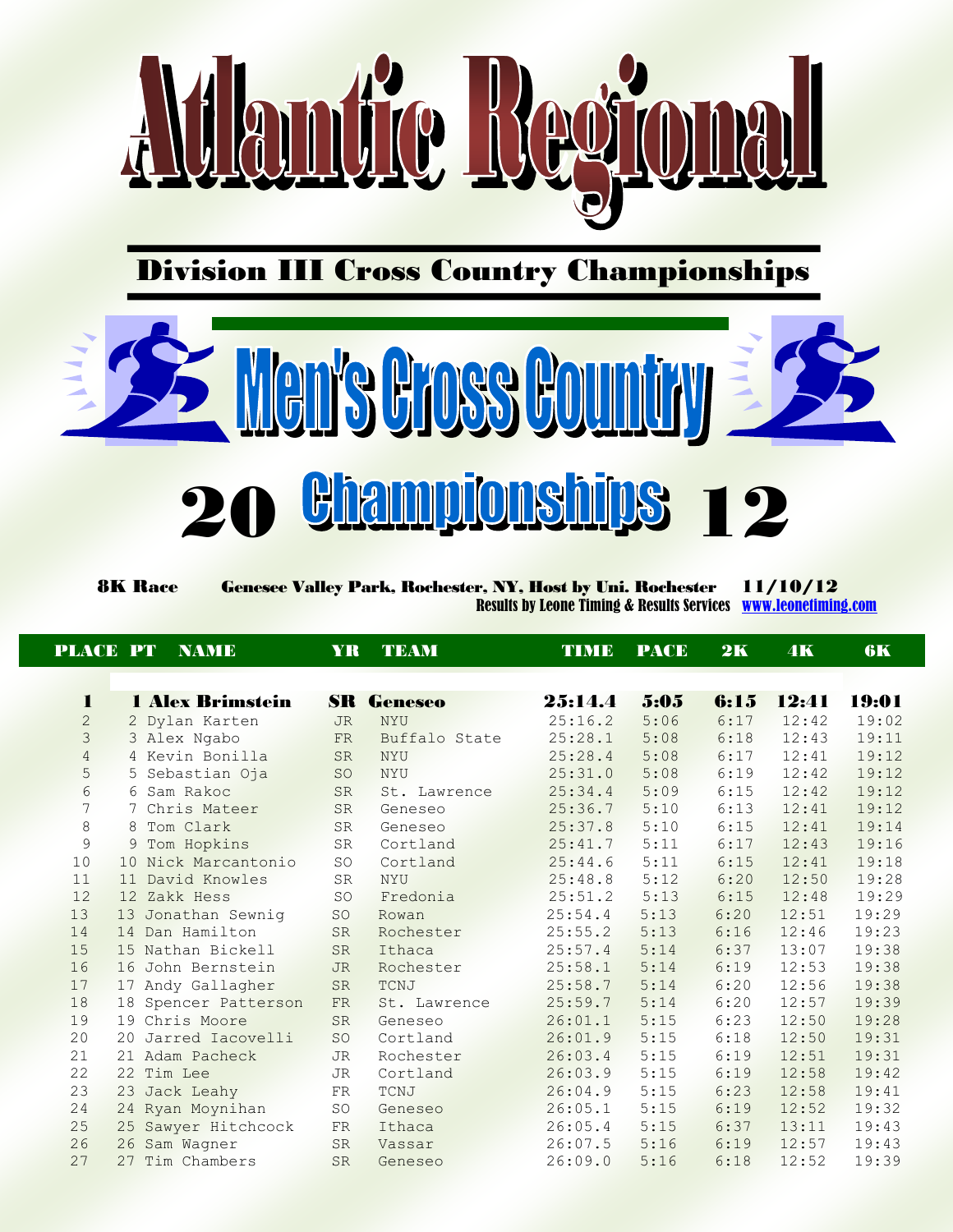| 28 | 28 Kyle Deleon        | <b>SR</b>  | <b>NYU</b>                | 26:12.3          | 5:17 | 6:21 | 12:54 | 19:34 |
|----|-----------------------|------------|---------------------------|------------------|------|------|-------|-------|
| 29 | 29 Brendan Courneene  | JR         | St. Lawrence              | 26:14.1          | 5:17 | 6:20 | 13:01 | 19:42 |
| 30 | 30 David Geary        |            | Ithaca                    | 26:15.0          | 5:17 | 6:36 |       | 19:52 |
|    |                       | SR         |                           |                  |      |      | 13:11 |       |
| 31 | 31 John Longo         | SR         | Oneonta                   | 26:15.7          | 5:17 | 6:18 | 12:57 | 19:38 |
| 32 | 32 Ryan Millar        | SR         | Plattsburgh               | 26:16.5          | 5:18 | 6:26 | 13:05 | 19:47 |
| 33 | 33 Joe Blazey         | SR         | Cortland                  | 26:16.6          | 5:18 | 6:18 | 12:52 | 19:37 |
| 34 | 34 Michael Carotenuto | SR         | Rowan                     | 26:17.2          | 5:18 | 6:22 | 13:02 | 19:50 |
| 35 | 35 Mark Rollfs        | SO         | Rochester                 | 26:18.2          | 5:18 | 6:20 | 12:58 | 19:44 |
| 36 | 36 Ross Wistar        | JR         | NYU                       | 26:18.6          | 5:18 | 6:22 | 12:54 | 19:39 |
| 37 | 37 Michael Cahill     | JR         | Stevens Institute 26:18.7 |                  | 5:18 | 6:22 | 12:58 | 19:41 |
| 38 | 38 Patrick Cavanaugh  | SR         | <b>RPI</b>                | 26:19.7          | 5:18 | 6:31 | 13:10 | 19:52 |
| 39 | 39 Dominic Tasco      | <b>JR</b>  | TCNJ                      | 26:21.3          | 5:19 | 6:20 | 12:56 | 19:45 |
| 40 | 40 William Barker     | SO         | Vassar                    | 26:23.5          | 5:19 | 6:31 | 13:09 | 19:51 |
|    |                       |            |                           |                  |      |      |       |       |
| 41 | 41 Daniel Fritz       | <b>JR</b>  | Clarkson                  | 26:24.0          | 5:19 | 6:28 | 13:07 | 19:51 |
| 42 | 42 Patrick Condon     | SR         | <b>RPI</b>                | 26:25.3          | 5:19 | 6:20 | 12:54 | 19:39 |
| 43 | 43 Wesley Kirui       | FR         | St. Lawrence              | 26:25.5          | 5:19 | 6:18 | 12:57 | 19:44 |
| 44 | 44 Sean Quinn         | JR         | <b>RPI</b>                | 26:25.9          | 5:20 | 6:23 | 13:04 | 19:52 |
| 45 | 45 Yuji Wakimoto      | <b>JR</b>  | Rochester                 | 26:27.0          | 5:20 | 6:18 | 12:53 | 19:44 |
| 46 | 46 Justin Roncaioli   | SR         | Rochester                 | 26:27.7          | 5:20 | 6:24 | 13:03 | 19:50 |
| 47 | 47 Jon Stouber        | ${\rm FR}$ | TCNJ                      | 26:27.9          | 5:20 | 6:30 | 13:12 | 19:56 |
| 48 | 48 Patrick Wortner    | JR         | Geneseo                   | 26:30.4          | 5:20 | 6:20 | 12:57 | 19:44 |
| 49 | 49 Morgan Payne       | JR         | Utica                     | 26:30.8          | 5:21 | 6:19 | 12:56 | 19:40 |
| 50 | 50 Trevor Bibb        | SO         | St. Lawrence              | 26:31.9          | 5:21 | 6:21 | 13:02 | 19:52 |
| 51 |                       | FR         | Maritime (N.Y.)           | 26:34.4          | 5:21 | 6:24 | 13:02 | 19:53 |
|    | 51 Cameron Coneys     |            |                           |                  |      |      |       |       |
| 52 | 52 Roni Teich         | SR         | Vassar                    | 26:34.9          | 5:21 | 6:29 | 13:06 | 19:58 |
| 53 | 53 Bumkuth Jiak       | FR         | Buffalo State             | 26:36.2          | 5:22 | 6:22 | 13:02 | 19:52 |
| 54 | 54 Jacob Andrews      | SO         | <b>RPI</b>                | 26:38.6          | 5:22 | 6:23 | 13:07 | 19:58 |
| 55 | 55 Chris Martin       | SR         | Plattsburgh               | 26:39.2          | 5:22 | 6:24 | 13:10 | 20:03 |
| 56 | 56 Mike Schram        | JR         | Plattsburgh               | 26:39.5          | 5:22 | 6:24 | 13:06 | 19:57 |
| 57 | 57 Scott Smolensky    | SO         | St. Lawrence              | 26:40.8          | 5:23 | 6:20 | 12:59 | 19:47 |
| 58 | 58 Brent Pavlick      | <b>JR</b>  | Cortland                  | 26:41.1          | 5:23 | 6:19 | 12:59 | 19:52 |
| 59 | 59 Eliot Gerson       | SO         | Vassar                    | 26:42.0          | 5:23 | 6:28 | 13:07 | 20:02 |
| 60 | 60 Philip Marshall    | FR         | St. Lawrence              | 26:43.2          | 5:23 | 6:22 | 13:06 | 20:00 |
| 61 | 61 Samuel Rondeau     | JR         | <b>RIT</b>                | 26:43.2          | 5:23 | 6:25 | 13:10 | 20:00 |
| 62 | 62 Michael Krenzer    | SR         | <b>RIT</b>                | 26:45.0          | 5:23 | 6:22 | 13:06 | 19:59 |
|    |                       |            |                           |                  |      |      |       |       |
| 63 | 63 Steve Whittemore   | JR         | Fredonia                  | 26:47.0          | 5:24 | 6:25 | 13:08 | 19:55 |
| 64 | 64 Patrick Carroll    | SR         | Clarkson                  | 26:47.6          | 5:24 | 6:35 | 13:13 | 20:01 |
| 65 | 65 Derek Struck       | FR         | SUNYIT                    | 26:48.1          | 5:24 | 6:22 | 13:07 | 20:04 |
| 66 | 66 Gary Messina       | SO         | Brockport                 | 26:49.5          | 5:24 | 6:27 | 13:13 | 20:08 |
| 67 | 67 Joseph Mozingo     |            | SR Rochester              | $26:50.4$ $5:24$ |      | 6:25 | 13:10 | 20:03 |
| 68 | 68 Dennis Ryan        | SO         | Ithaca                    | 26:53.5          | 5:25 | 6:39 | 13:26 | 20:17 |
| 69 | 69 Tim Paziora        | ${\rm SR}$ | Ramapo                    | 26:53.5          | 5:25 | 6:23 | 13:09 | 20:02 |
| 70 | 70 Jeff Tauriello     | JR         | Rowan                     | 26:53.7          | 5:25 | 6:30 | 13:17 | 20:14 |
| 71 | 71 Rob Gorski         | SO         | New Paltz                 | 26:54.1          | 5:25 | 6:32 | 13:18 | 20:09 |
| 72 | 72 Bobby Parker       | FR         | <b>RPI</b>                | 26:54.9          | 5:25 | 6:38 | 13:23 | 20:07 |
| 73 | 73 Chris Harvey       | SR         | Oneonta                   | 26:56.6          | 5:26 | 6:26 | 13:22 | 20:15 |
| 74 | 74 Jack Moses         | FR         | Hamilton                  | 26:57.1          | 5:26 | 6:32 | 13:18 | 20:11 |
|    |                       |            |                           |                  |      |      |       |       |
| 75 | 75 Collin Mulcahy     | FR         | Fredonia                  | 26:57.2          | 5:26 | 6:27 | 13:16 | 20:12 |
| 76 | 76 James Seyffart     | JR         | TCNJ                      | 26:57.9          | 5:26 | 6:38 | 13:28 | 20:25 |
| 77 | 77 Tim Dole           | FR         | Rowan                     | 26:57.9          | 5:26 | 6:31 | 13:19 | 20:17 |
| 78 | 78 Michael Berti      | SR         | TCNJ                      | 26:58.0          | 5:26 | 6:21 | 13:12 | 20:17 |
| 79 | 79 Andrew Bernardo    | SO         | RIT                       | 27:00.9          | 5:27 | 6:31 | 13:19 | 20:17 |
| 80 | 80 Mark Vorensky      | SR         | Ithaca                    | 27:01.2          | 5:27 | 6:39 | 13:26 | 20:17 |
| 81 | 81 Jimmy Bernstein    | FR         | Oneonta                   | 27:02.0          | 5:27 | 6:26 | 13:18 | 20:20 |
| 82 | 82 Mitch Todorov      | JR         | Oneonta                   | 27:04.8          | 5:27 | 6:26 | 13:09 | 20:05 |
| 83 | 83 Billy Savage       | ${\rm SR}$ | Ithaca                    | 27:06.4          | 5:28 | 6:39 | 13:33 | 20:32 |
| 84 | 84 Ethan Wolmark      | <b>JR</b>  | Rowan                     | 27:06.4          | 5:28 | 6:33 | 13:22 | 20:25 |
| 85 |                       |            |                           |                  |      | 6:31 | 13:24 | 20:23 |
|    | 85 Aldous Strother    | <b>JR</b>  | <b>RPI</b>                | 27:06.7          | 5:28 |      |       |       |
| 86 | 86 Kyle Pilecki       | JR         | Buffalo State             | 27:07.0          | 5:28 | 6:31 | 13:24 | 20:26 |
| 87 | 87 Michael Delligatti | FR         | Oneonta                   | 27:07.4          | 5:28 | 6:26 | 13:18 | 20:18 |
| 88 | 88 Josh Coon          | SR         | Brockport                 | 27:08.2          | 5:28 | 6:27 | 13:23 | 20:25 |
| 89 | 89 Andrew Bohunicky   | SO         | Oneonta                   | 27:08.4          | 5:28 | 6:26 | 13:18 | 20:19 |
| 90 | 90 Andrew Gelston     | SR         | Clarkson                  | 27:08.6          | 5:28 | 6:34 | 13:21 | 20:18 |
| 91 | 91 Stuligross John    | SR         | Hartwick                  | 27:08.7          | 5:28 | 6:37 | 13:23 | 20:18 |
|    |                       |            |                           |                  |      |      |       |       |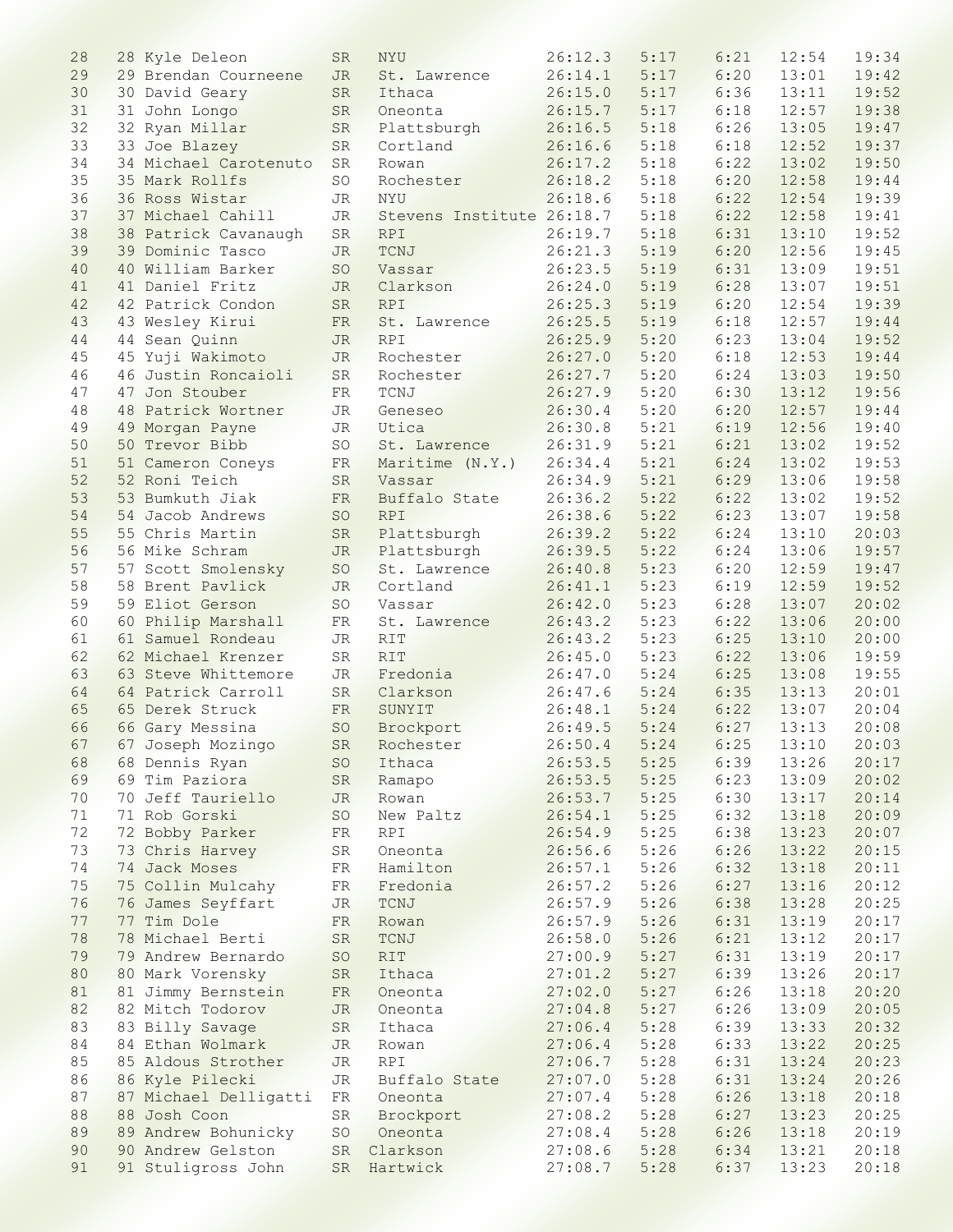| 92  | 92 Gavin Jenkins              | <b>SO</b>  | Hartwick                    | 27:08.9        | 5:28 | 6:48 | 13:38                         | 20:29 |
|-----|-------------------------------|------------|-----------------------------|----------------|------|------|-------------------------------|-------|
| 93  | 93 Peter Fekete               | SR         | Nazareth                    | 27:09.2        | 5:28 | 6:36 | 13:26                         | 20:25 |
| 94  | 94 Paul Juelis                | ${\rm FR}$ | Ramapo                      | 27:10.2        | 5:28 | 6:28 | 13:17                         | 20:19 |
| 95  | 95 Jesse Coull                | FR         | Union (N.Y.)                | 27:12.7        | 5:29 | 6:28 | 13:17                         | 20:20 |
| 96  | 96 David Freeman              | ${\rm FR}$ | Hamilton                    | 27:13.0        | 5:29 | 6:41 | 13:28                         | 20:20 |
| 97  | 97 Mike Lombardi              | SR         | St. Joseph's (L.I.) 27:13.1 |                | 5:29 | 6:35 | 13:26                         | 20:25 |
| 98  | 98 Josh Greenberg             | ${\rm FR}$ | New Paltz                   | 27:15.0        | 5:29 | 6:36 | 13:27                         | 20:31 |
|     |                               |            |                             |                |      |      |                               |       |
| 99  | 99 Adam Merkwan               | SO         | Clarkson                    | 27:16.1        | 5:30 | 6:38 | 13:30                         | 20:29 |
| 100 | 100 Andrew Terenzi            | SO         | Vassar                      | 27:16.3        | 5:30 | 6:37 | 13:31                         | 20:30 |
| 101 | 101 Randall Faiges            | SR         | Stockton                    | 27:16.4        | 5:30 | 6:33 | 13:17                         | 20:16 |
| 102 | 102 David McGowan             | SO         | <b>USMMA</b>                | 27:17.0        | 5:30 | 6:38 | 13:29                         | 20:30 |
| 103 | 103 Mike Scher                | SO         | New Paltz                   | 27:18.4        | 5:30 | 6:33 | 13:23                         | 20:24 |
| 104 | 104 William Robertson         | <b>JR</b>  | Hamilton                    | 27:18.7        | 5:30 | 6:40 | 13:29                         | 20:28 |
| 105 | 105 Peter Francia             | SR         | Fredonia                    | 27:18.7        | 5:30 | 6:22 | 13:10                         | 20:16 |
| 106 | 106 Ben Casto                 | <b>SO</b>  | <b>RIT</b>                  | 27:18.7        | 5:30 | 6:24 | 13:17                         | 20:23 |
| 107 | 107 Kyle Foster               | SO         | Buffalo State               | 27:19.1        | 5:30 | 6:24 | 13:16                         | 20:17 |
| 108 | 108 Sam Horwath               | <b>JR</b>  | Ithaca                      | 27:20.9        | 5:31 | 6:39 | 13:32                         | 20:34 |
| 109 | 109 Evan Abelson              | FR         | Hamilton                    | 27:21.1        | 5:31 | 6:39 | 13:29                         | 20:27 |
| 110 | 110 Alex Bruno                | SR         | Stockton                    | 27:22.7        | 5:31 | 6:43 | 13:37                         | 20:40 |
|     |                               |            |                             |                |      |      |                               |       |
| 111 | 111 Pat Rochford              | SO         | Ramapo                      | 27:23.8        | 5:31 | 6:36 | 13:34                         | 20:35 |
| 112 | 112 Chris Kelly               | SR         | Rutgers-Camden              | 27:24.2        | 5:31 | 6:32 | 13:29                         | 20:30 |
| 113 | 113 Damian Archie             | <b>JR</b>  | Oswego                      | 27:24.9        | 5:31 | 6:39 | 13:27                         | 20:29 |
| 114 | 114 Mark Sidebottom           | <b>SR</b>  | TCNJ                        | 27:25.6        | 5:32 | 6:30 | 13:25                         | 20:29 |
| 115 | 115 Andrew Walsh              | FR         | USMMA                       | 27:27.2        | 5:32 | 6:32 | 13:31                         | 20:44 |
| 116 | 116 Chris Wilber              | SR         | Brockport                   | 27:27.4        | 5:32 | 6:33 | 13:28                         | 20:31 |
| 117 | 117 Maximino Meneses          | FR         | Drew                        | 27:29.5        | 5:32 | 6:37 | 13:30                         | 20:34 |
| 118 | 118 Geoffrey Hall             | <b>JR</b>  | Cobleskill                  | 27:30.9        | 5:33 | 6:36 | 13:29                         | 20:33 |
| 119 | 119 Nicholas Walsh            | <b>SO</b>  | <b>USMMA</b>                | 27:31.9        | 5:33 | 6:39 | 13:39                         | 20:43 |
| 120 | 120 Mitchell Finitz           | ${\rm FR}$ | Union (N.Y.)                | 27:32.1        | 5:33 | 6:37 | 13:34                         | 20:40 |
| 121 | 121 Dan Baxter                | SR         | <b>USMMA</b>                | 27:32.2        | 5:33 | 6:35 | 13:31                         | 20:41 |
|     |                               |            |                             |                |      | 6:42 |                               | 20:41 |
| 122 | 122 Tyler Hayes               | SR         | Utica                       | 27:32.4        | 5:33 |      | 13:40                         |       |
| 123 | 123 Dillon Glasser            | SR         | Stockton                    | 27:33.6        | 5:33 | 6:50 | 13:45                         | 20:42 |
| 124 | 124 Kyle Cairns               | FR         | Utica                       | 27:34.0        | 5:33 | 6:34 | 13:28                         | 20:35 |
| 125 | 125 Mike Debronsky            | JR         | <b>RPI</b>                  | 27:34.2        | 5:33 | 6:41 | 13:41                         | 20:45 |
| 126 | 126 Tom Haskins               | JR.        | Oneonta                     | 27:35.5        | 5:34 | 6:33 | 13:25                         | 20:36 |
| 127 | 127 Mitchell Berlin           | JR         | Stockton                    | 27:36.0        | 5:34 | 6:41 | 13:36                         | 20:41 |
| 128 | 128 James Rivers              | <b>JR</b>  | Stockton                    | 27:36.6        | 5:34 | 6:37 | 13:39                         | 20:50 |
| 129 | 129 Juan Reyles-Alvarez FR    |            | Sage                        | 27:36.7        | 5:34 | 6:38 | 13:32                         | 20:39 |
| 130 | 130 Brian Wersan              | <b>JR</b>  | St. Joseph's (L.I. 27:38.5  |                | 5:34 | 6:49 | 13:53                         | 20:59 |
| 131 | 131 Michael Peterson JR RIT   |            |                             | 27:40.1        |      |      | $5:34$ $6:41$ $13:36$ $20:43$ |       |
| 132 | 132 Dylan Parry               | JR         | SUNYIT                      | $27:40.5$ 5:35 |      | 6:42 | 13:39                         | 20:48 |
| 133 | 133 Jeremy Rushok FR          |            | Buffalo State 27:41.2       |                | 5:35 | 6:34 | 13:38                         | 20:48 |
| 134 | 134 Andrew Bogdan             | JR         | <b>RIT</b>                  | 27:41.6        | 5:35 | 6:37 | 13:36                         | 20:51 |
| 135 | 135 Andrew Baker              | <b>JR</b>  | Brockport                   | 27:41.9        | 5:35 | 6:36 | 13:39                         | 20:47 |
|     |                               |            |                             |                |      |      | 13:37                         |       |
| 136 | 136 Nate Mathews              | <b>JR</b>  | Brockport 27:42.2           |                | 5:35 | 6:38 |                               | 20:51 |
| 137 | 137 John Aiken                | FR         | Hunter                      | 27:43.4        | 5:35 | 6:51 | 13:51                         | 20:51 |
| 138 | 138 Sam Dupuis                | SR         | Hamilton                    | 27:44.4        | 5:35 | 6:42 | 13:30                         | 20:39 |
| 139 | 139 Cody Russell              | SO         | SUNYIT                      | 27:45.8        | 5:36 | 6:42 | 13:42                         | 20:54 |
| 140 | 140 Colby Howland             | FR         | Union (N.Y.)                | 27:46.6        | 5:36 | 6:37 | 13:37                         | 20:49 |
| 141 | 141 Casey Ross                | SR         | Brockport                   | 27:47.6        | 5:36 | 6:30 | 13:21                         | 20:22 |
| 142 | 142 Dharan Kadiyala           | SO         | NYU                         | 27:49.1        | 5:36 | 6:43 | 13:42                         | 20:52 |
| 143 | 143 Matt Fedrizzi             | JR         | Nazareth                    | 27:51.1        | 5:37 | 6:46 | 13:51                         | 20:59 |
| 144 | 144 Jake Krautwarst           | JR         | Fredonia                    | 27:51.4        | 5:37 | 6:27 | 13:30                         | 20:53 |
| 145 | 145 Ken Ryan                  | FR         | Buffalo State 27:54.0       |                | 5:37 | 6:38 | 13:41                         | 20:55 |
| 146 | 146 Arturo Salas              | SO         | Buffalo State 27:54.7       |                | 5:37 | 6:32 | 13:31                         | 20:43 |
| 147 | 147 Brendan Conway            | FR         | Ramapo                      | 27:55.5        | 5:38 | 6:43 | 13:44                         | 20:54 |
| 148 | 148 Jeff Rozler               |            |                             |                | 5:38 | 6:43 | 13:45                         | 20:56 |
|     |                               | SR         | Oswego                      | 27:56.8        |      |      |                               |       |
| 149 | 149 Patrick Hatheway          | $-FR$      | Hobart                      | 27:57.2        | 5:38 | 6:39 | 13:44                         | 20:56 |
| 150 | 150 Charles Pfander           | FR         | Hamilton                    | 27:58.2        | 5:38 | 6:42 | 13:45                         | 20:54 |
| 151 | 151 Cody Amengual             | JR         | Cortland                    | 27:58.6        | 5:38 | 6:18 | 13:12                         | 20:36 |
| 152 | 152 Ryan Ash                  | JR         | Clarkson                    | 27:58.8        | 5:38 | 6:40 | 13:45                         | 20:58 |
| 153 | 153 Kyle Gilyard              | JR         | Oswego                      | 27:59.4        | 5:38 | 6:41 | 13:47                         | 20:58 |
| 154 | 154 Gabe Sturges              | SR         | Union (N.Y.)                | 27:59.7        | 5:38 | 6:56 | 13:51                         | 20:54 |
| 155 | 155 Kyle Collins<br><b>ER</b> |            | Fredonia                    | 28:00.0        | 5:38 | 6:37 | 13:45                         | 20:57 |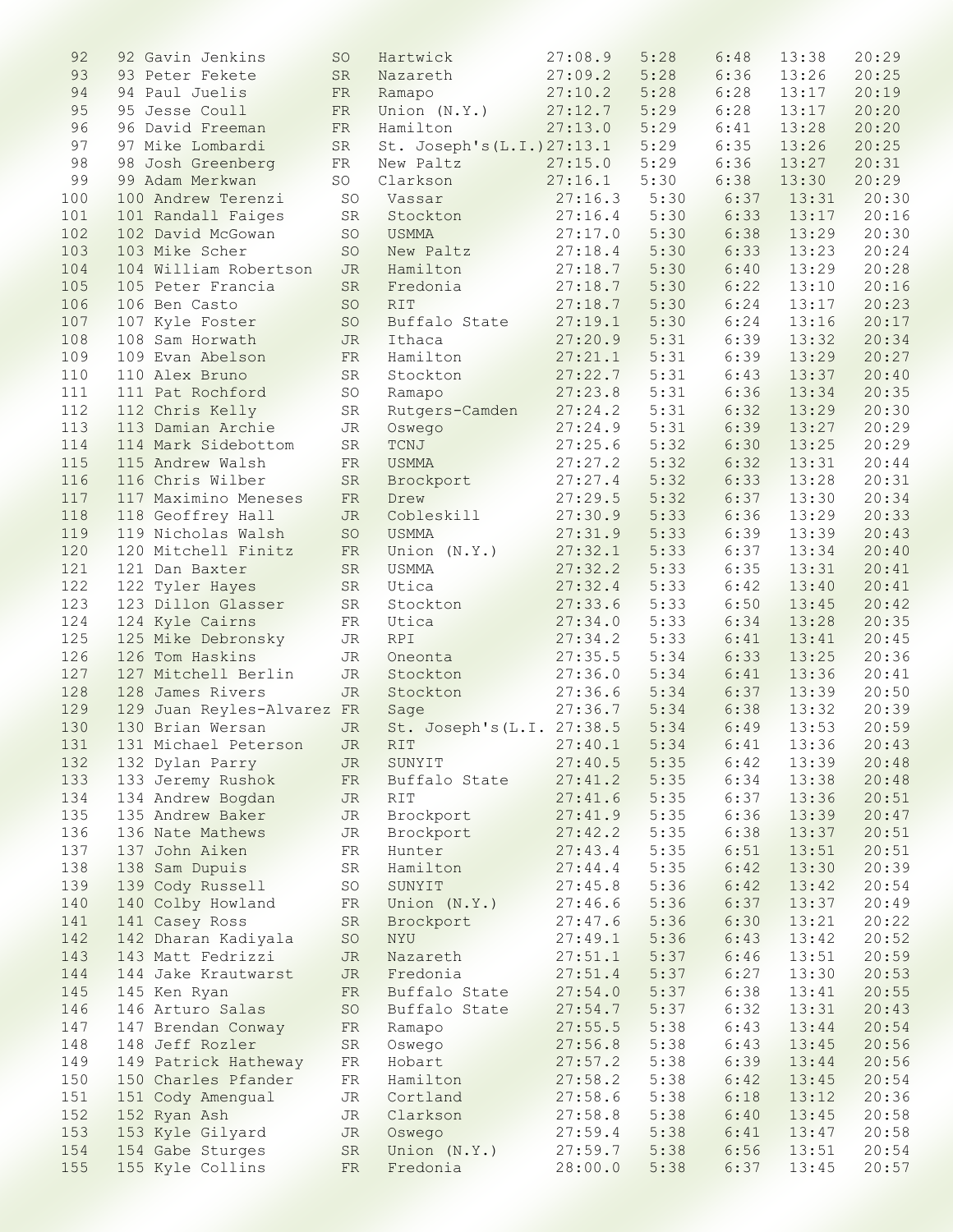| 156 | 156 John Weldon                                                          | FR.        | <b>USMMA</b>                   | 28:01.3 | 5:39 | 6:44 | 14:00 | 21:13 |
|-----|--------------------------------------------------------------------------|------------|--------------------------------|---------|------|------|-------|-------|
| 157 | 157 Ben Sweet                                                            | <b>SR</b>  | Oswego                         | 28:03.5 | 5:39 | 6:34 | 13:41 | 21:07 |
| 158 |                                                                          | <b>SR</b>  | Utica                          | 28:04.2 | 5:39 | 6:42 | 13:40 | 20:49 |
|     | 158 Hunter Padgett                                                       |            |                                |         |      |      |       |       |
| 159 | 159 Justin Lee                                                           | SO         | Hunter                         | 28:04.9 | 5:39 | 6:50 | 13:50 | 21:00 |
| 160 | 160 Nick Paolozzi                                                        | SO         | New Paltz                      | 28:07.4 | 5:40 | 6:52 | 13:51 | 21:06 |
| 161 | 161 Louie Stengel                                                        | <b>JR</b>  | Stevens Institute 28:08.3      |         | 5:40 | 6:36 | 13:44 | 21:03 |
| 162 | 162 Matt Loignon                                                         | SO         | Hartwick                       | 28:10.0 | 5:40 | 6:37 | 13:41 | 20:53 |
| 163 | 163 Evan Magnussen                                                       | SO         | St. John Fisher                | 28:10.9 | 5:41 | 6:45 | 13:53 | 21:09 |
| 164 | 164 Jeff Raab                                                            | <b>SR</b>  | New Paltz                      | 28:12.3 | 5:41 | 6:41 | 13:42 | 20:59 |
| 165 | 165 Zack Mower                                                           | <b>SR</b>  | Drew                           | 28:13.6 | 5:41 | 6:44 | 13:53 | 21:11 |
|     | 166 Kyle Reid                                                            |            |                                |         | 5:41 |      | 13:47 | 21:05 |
| 166 |                                                                          | <b>SO</b>  | <b>RIT</b>                     | 28:13.9 |      | 6:40 |       |       |
| 167 | 167 Sean Majer                                                           | <b>SO</b>  | Vassar                         | 28:14.8 | 5:41 | 6:39 | 13:50 | 21:13 |
| 168 | 168 Richard Adickes                                                      | ${\rm SR}$ | Plattsburgh                    | 28:15.3 | 5:42 | 6:40 | 13:41 | 21:04 |
| 169 | 169 Favad Akhtar                                                         | ${\rm FR}$ | Stockton                       | 28:16.1 | 5:42 | 6:54 | 14:01 | 21:14 |
| 170 | 170 Jon Afanador                                                         | ${\rm SR}$ | St. Joseph's (L.I.28:16.6      |         | 5:42 | 6:49 | 13:54 | 21:10 |
| 171 | 171 Brian Vogan                                                          | <b>JR</b>  | Brockport                      | 28:18.0 | 5:42 | 6:34 | 13:37 | 21:02 |
| 172 | 172 Eric Stevens                                                         | JR.        | Utica                          | 28:19.8 | 5:42 | 6:51 | 13:55 | 21:10 |
| 173 | 173 Dan Sewnig                                                           | SR         | Ramapo                         | 28:20.8 | 5:43 | 6:46 | 14:00 | 21:13 |
| 174 |                                                                          |            |                                |         | 5:43 |      | 13:58 | 21:17 |
|     | 174 Nathan Rogers                                                        | <b>JR</b>  | USMMA                          | 28:21.7 |      | 6:41 |       |       |
| 175 | 175 Michael Feeney                                                       | ${\rm FR}$ | Clarkson                       | 28:22.3 | 5:43 | 6:40 | 13:47 | 21:11 |
| 176 | 176 Jack Bennett                                                         | SR         | Fredonia                       | 28:22.8 | 5:43 | 6:25 | 13:42 | 21:13 |
| 177 | 177 Pedro Gonzalez                                                       | SR         | Stockton                       | 28:23.0 | 5:43 | 6:44 | 13:48 | 21:11 |
| 178 | 178 Matt Herbert                                                         | SO         | St. John Fisher                | 28:24.2 | 5:43 | 6:49 | 14:04 | 21:20 |
| 179 | 179 Peter Tuohy                                                          | <b>SO</b>  | Ramapo                         | 28:26.8 | 5:44 | 6:38 | 13:49 | 21:15 |
| 180 | 180 Brian Lawrey                                                         | <b>SO</b>  | Stevens Institute 28:30.7      |         | 5:45 | 6:38 | 13:52 | 21:18 |
| 181 | 181 Dan Fields                                                           | FR         | Cobleskill                     | 28:32.9 | 5:45 | 6:43 | 13:53 | 21:15 |
|     |                                                                          |            |                                |         |      |      |       |       |
| 182 | 182 Rajinder Singh                                                       | <b>SO</b>  | Rowan                          | 28:33.8 | 5:45 | 6:47 | 14:01 | 21:26 |
| 183 | 183 Jesus Vasquez-Lopes SR                                               |            | Sage                           | 28:34.0 | 5:45 | 6:42 | 13:57 | 21:29 |
| 184 | 184 Jason Flach                                                          | FR         | Plattsburgh                    | 28:34.2 | 5:45 | 6:41 | 13:54 | 21:25 |
| 185 | 185 Paul Milazzo                                                         | <b>JR</b>  | St. Joseph's (L.I.28:35.3)     |         | 5:46 | 6:50 | 14:06 | 21:25 |
| 186 | 186 Jonah Williams                                                       | ${\rm FR}$ | Vassar                         | 28:35.8 | 5:46 | 6:22 | 13:07 | 19:52 |
| 187 | 187 Chris Wicks                                                          | <b>JR</b>  | SUNYIT                         | 28:39.3 | 5:46 | 6:54 | 14:04 | 21:26 |
| 188 | 188 Evan Haun                                                            |            | JR St. Joseph's (L.I.) 28:40.0 |         | 5:46 | 6:49 | 14:08 | 21:29 |
| 189 | 189 Terence Corrigan                                                     | <b>SO</b>  | New Paltz                      | 28:43.3 | 5:47 | 6:48 | 14:05 | 21:29 |
|     | 190 Luke Milano                                                          |            |                                | 28:44.0 | 5:47 | 6:49 |       | 21:29 |
| 190 |                                                                          | SR         | Maritime (N.Y.)                |         |      |      | 14:05 |       |
| 191 | 191 Corey Zlatniski                                                      | FR         | Utica                          | 28:44.3 | 5:47 | 6:49 | 14:05 | 21:35 |
| 192 | 192 Ben Defabio                                                          | <b>JR</b>  | Bard                           | 28:45.1 | 5:48 | 7:11 | 14:35 | 21:52 |
| 193 | 193 Jeffrey Mangiafesto FR                                               |            | St. John Fisher                | 28:45.2 | 5:48 | 6:47 | 14:01 | 21:24 |
| 194 | 194 John Greiner                                                         | <b>FR</b>  | St. John Fisher                | 28:45.5 | 5:48 | 6:49 | 14:09 | 21:35 |
|     | 195 195 Kevin Barresi SO Stevens Institute 28:45.9 5:48 6:49 14:09 21:33 |            |                                |         |      |      |       |       |
| 196 | 196 Christian Rojas                                                      | <b>SO</b>  | Hunter                         | 28:46.1 | 5:48 | 6:50 | 14:06 | 21:32 |
| 197 | 197 Patrick Neureuter                                                    | FR         | Nazareth                       | 28:47.6 | 5:48 | 6:58 | 14:11 | 21:28 |
| 198 | 198 Ethan Loew                                                           | SR         | Union (N.Y.)                   | 28:49.8 | 5:48 | 6:57 | 14:07 | 21:39 |
|     |                                                                          |            |                                |         |      |      | 13:59 |       |
| 199 | 199 Nick Montesano                                                       | SO.        | Oswego                         | 28:52.3 | 5:49 | 6:45 |       | 21:29 |
| 200 | 200 Sean Reynolds                                                        | FR         | SUNYIT                         | 28:55.3 | 5:50 | 6:52 | 14:06 | 21:35 |
| 201 | 201 Billy Howell                                                         | SO         | Ramapo                         | 28:56.5 | 5:50 | 6:53 | 14:11 | 21:45 |
| 202 | 202 Joe Meehan                                                           | <b>JR</b>  | Rutgers-Camden                 | 28:57.5 | 5:50 | 6:31 | 13:42 | 21:12 |
| 203 | 203 Robert Buzby                                                         | SO         | Rowan                          | 28:58.6 | 5:50 | 6:47 | 14:02 | 21:35 |
| 204 | 204 Teddy Celaya                                                         | JR         | Manhattanville                 | 28:59.4 | 5:50 | 6:56 | 14:13 | 21:42 |
| 205 | 205 Ben Smith                                                            | <b>JR</b>  | Manhattanville                 | 29:00.2 | 5:51 | 6:58 | 14:23 | 21:52 |
| 206 | 206 John Bell                                                            | FR         | Clarkson                       | 29:00.2 | 5:51 | 6:40 | 13:57 | 21:31 |
|     |                                                                          |            |                                |         |      |      |       |       |
| 207 | 207 Troy Kanaszka                                                        | ${\rm FR}$ | Stevens Institute 29:02.3      |         | 5:51 | 6:47 | 14:09 | 21:51 |
| 208 | 208 Rich Schimmel                                                        | SO         | St. Joseph's (L.I.29:05.9      |         | 5:52 | 6:56 | 14:23 | 21:53 |
| 209 | 209 Eric Reed                                                            | <b>JR</b>  | Bard                           | 29:11.6 | 5:53 | 7:12 | 14:35 | 21:57 |
| 210 | 210 Josh Strough                                                         | ${\rm SR}$ | Nazareth                       | 29:14.6 | 5:53 | 6:59 | 14:20 | 21:52 |
| 211 | Stephen Armstrong                                                        | FR         | Wells                          | 29:17.8 | 5:54 | 6:57 | 14:23 | 21:57 |
| 212 | 211 Ryan Cessarati                                                       | <b>SO</b>  | Rutgers-Camden                 | 29:20.8 | 5:55 | 6:51 | 14:02 | 22:01 |
| 213 | 212 Jamie McNamara                                                       | SO         | Utica                          | 29:23.4 | 5:55 | 6:56 | 14:26 | 22:05 |
| 214 |                                                                          |            |                                |         | 5:55 | 6:54 | 14:22 | 22:04 |
|     | 213 Sean Lyons                                                           | FR         | Oswego                         | 29:23.7 |      |      |       |       |
| 215 | 214 Ian Hatch                                                            | SO         | Hobart                         | 29:25.2 | 5:56 | 6:55 | 14:24 | 22:00 |
| 216 | 215 Sam Harbol                                                           | FR         | St. John Fisher                | 29:25.7 | 5:56 | 7:09 | 14:34 | 22:00 |
| 217 | 216 Bryan Kelly                                                          | JR         | Sage                           | 29:25.8 | 5:56 | 7:00 | 14:30 | 22:10 |
|     |                                                                          |            |                                |         |      |      |       |       |
| 218 | 217 Tim Barnum                                                           | SR.        | Drew                           | 29:26.0 | 5:56 | 7:09 | 14:35 | 22:07 |
| 219 | 218 Nick Chapel                                                          | <b>SO</b>  | Stevens Institute 29:26.8      |         | 5:56 | 6:58 | 14:26 | 22:04 |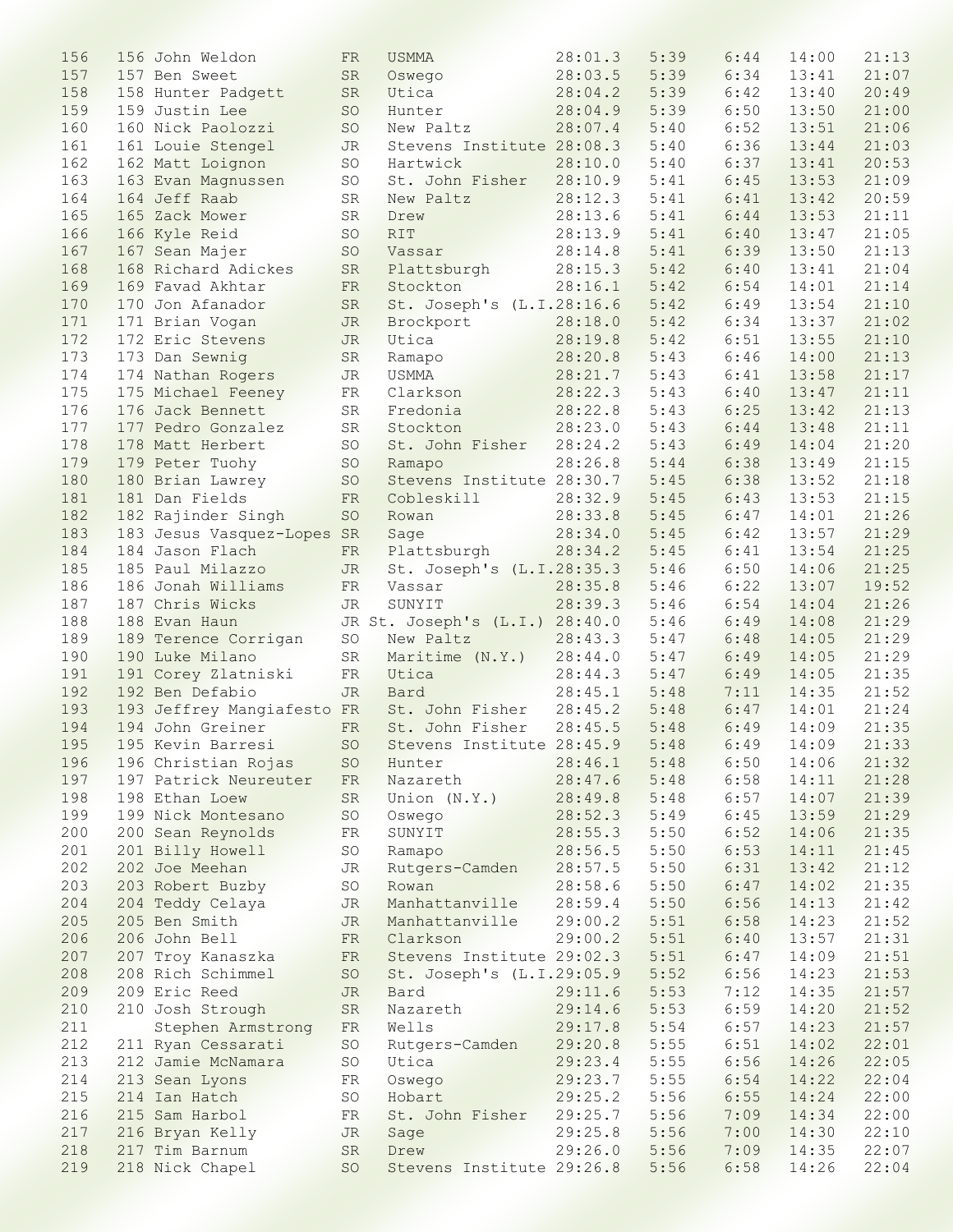|     |                            |            |                           |                  | 5:56 | 6:54 |                | 22:06 |
|-----|----------------------------|------------|---------------------------|------------------|------|------|----------------|-------|
| 220 | 219 Jason Black            | FR.        | <b>USMMA</b>              | 29:29.4          |      |      | 14:21          |       |
| 221 | 220 Vince Ippolito         | <b>SO</b>  | St. John Fisher           | 29:30.6          | 5:57 | 7:09 | 14:35          | 22:06 |
| 222 | 221 Ian Davies             | <b>SO</b>  | Union (N.Y.)              | 29:30.7          | 5:57 | 7:05 | 14:34          | 22:20 |
| 223 | 222 Thorin Kane            | SR         | Oswego                    | 29:31.2          | 5:57 | 6:51 | 14:23          | 22:10 |
|     |                            |            |                           |                  |      |      |                |       |
| 224 | 223 Ryan Saeger            | ${\rm FR}$ | Union (N.Y.)              | 29:32.0          | 5:57 | 6:41 | 14:10          | 22:03 |
| 225 | 224 Dan Caggiano           | <b>JR</b>  | Manhattanville            | 29:32.9          | 5:57 | 7:05 | 14:30          | 22:00 |
| 226 | 225 Josh Miller            | <b>JR</b>  | Cobleskill                | 29:33.0          | 5:57 | 6:52 | 14:24          | 22:05 |
| 227 | 226 Avery Sternglass       | <b>SO</b>  | CCNY                      | 29:33.3          | 5:57 | 6:47 | 14:15          | 22:05 |
|     |                            |            |                           |                  |      |      |                |       |
| 228 | 227 Jeffrey Rizza          | FR         | Hobart                    | 29:35.6          | 5:58 | 7:13 | 14:43          | 22:16 |
| 229 | 228 Cody Debernardis       | FR         | Hartwick                  | 29:37.0          | 5:58 | 7:01 | 14:28          | 22:11 |
| 230 | 229 Marten Peterson        | <b>SR</b>  | Cobleskill                | 29:37.1          | 5:58 | 6:59 | 14:38          | 22:21 |
|     |                            |            |                           |                  |      |      |                |       |
| 231 | 230 Bakary Touray          | <b>JR</b>  | CCNY                      | 29:40.1          | 5:59 | 6:58 | 14:17          | 21:56 |
| 232 | 231 Zack Dockstader        | <b>JR</b>  | Cobleskill                | 29:43.2          | 5:59 | 6:53 | 14:28          | 22:09 |
| 233 | 232 Leo Impagliazzo        | ${\rm FR}$ | Rutgers-Camden            | 29:45.7          | 6:00 | 7:11 | 14:42          | 22:20 |
| 234 | 233 Maxwell Rich           | <b>SR</b>  | Drew                      | 29:46.7          | 6:00 | 7:08 | 14:42          | 22:26 |
|     |                            |            |                           |                  |      |      |                |       |
| 235 | 234 Alex Goodlad           | FR         | Bard                      | 29:50.8          | 6:01 | 7:12 | 14:44          | 22:25 |
| 236 | 235 Zach Rose              | FR         | Plattsburgh               | 29:52.5          | 6:01 | 6:59 | 14:37          | 22:22 |
| 237 | 236 C.J. Sousis            | SO         | Cobleskill                | 29:58.2          | 6:02 | 7:05 | 14:49          | 22:33 |
| 238 | 237 Ian Brink              | <b>JR</b>  | Mount Saint Mary          | 29:59.5          | 6:02 | 7:06 | 14:44          | 22:28 |
|     |                            |            |                           |                  |      |      |                |       |
| 239 | 238 Dan Masterson          | ${\rm FR}$ | Cobleskill                | 29:59.8          | 6:03 | 7:01 | 14:34          | 22:18 |
| 240 | 239 Jake Lafaver           | JR         | Nazareth                  | 30:06.6          | 6:04 | 7:03 | 14:43          | 22:34 |
| 241 | 240 Gabriel Rosa           | SR         | Maritime (N.Y.)           | 30:06.9          | 6:04 | 6:59 | 14:41          | 22:37 |
|     |                            |            |                           |                  |      |      |                |       |
| 242 | 241 Max Feldman            | SO         | Hobart                    | 30:09.4          | 6:04 | 7:12 | 14:45          | 22:16 |
| 243 | 242 Eric Mikols            | ${\rm FR}$ | St. John Fisher           | 30:11.4          | 6:05 | 7:03 | 14:38          | 22:35 |
| 244 | 243 Rashawn Evans          | FR         | CCNY                      | 30:16.5          | 6:06 | 7:16 | 14:57          | 22:44 |
| 245 | 244 Kevin Sanders          | SO         | St. Joseph's (L.I.30:17.2 |                  | 6:06 | 7:21 | 15:09          | 23:00 |
|     |                            |            |                           |                  |      |      |                |       |
| 246 | 245 Scott Colello          | <b>JR</b>  | Mount Saint Mary 30:20.3  |                  | 6:07 | 7:26 | 15:09          | 22:59 |
| 247 | 246 Ethan Staats           | SR         | Hartwick                  | 30:21.9          | 6:07 | 7:21 | 15:04          | 22:54 |
| 248 | 247 Michael Agyei          | SO         | Rutgers-Newark            | 30:23.5          | 6:07 | 7:21 | 15:07          | 22:59 |
|     |                            |            |                           |                  |      |      |                | 22:46 |
| 249 | 248 Matt Taraboletti       | SR         | Maritime (N.Y.)           | 30:25.2          | 6:08 | 7:04 | 14:45          |       |
| 250 | 249 Nick Schmidt           | <b>JR</b>  | Hobart                    | 30:25.9          | 6:08 | 7:16 | 15:01          | 22:53 |
| 251 | 250 Austin Corbett         | SO         | Hobart                    | 30:27.8          | 6:08 | 7:18 | 15:00          | 22:54 |
| 252 | 251 Luka Spionjak          | FR         | Hunter                    | 30:34.0          | 6:09 | 7:28 | 15:13          | 23:03 |
|     |                            |            |                           |                  |      |      |                |       |
| 253 | 252 Joseph Rafter          | <b>SO</b>  | Potsdam                   | 30:35.2          | 6:10 | 7:14 | 15:00          | 22:53 |
| 254 | 253 Akin Shoyoye           | SO         | Rutgers-Newark            | 30:48.0          | 6:12 | 7:21 | 15:07          | 23:10 |
| 255 | 254 Gene Feliz             | FR         | CCNY                      | 30:50.3          | 6:13 | 7:24 | 15:10          | 23:09 |
| 256 | 255 Briton Claridge        | SR         | Hobart                    | 30:52.0          | 6:13 | 7:17 | 15:02          | 23:02 |
|     |                            |            |                           |                  |      |      |                |       |
| 257 | 256 Lucas Hamilton         | <b>JR</b>  | Bard                      | 31:00.0          | 6:15 | 7:31 | 15:25          | 23:17 |
| 258 | 257 Oscar Medina           | FR         | Rutgers-Newark            | 31:00.4          | 6:15 | 7:22 | 15:13          | 23:12 |
|     | 259 258 Dalijah Demand     |            | JR Potsdam                | $31:03.3$ $6:15$ |      |      | $7:27$ $15:11$ | 23:19 |
|     |                            |            |                           | 31:08.9          | 6:16 | 7:15 | 15:08          | 23:19 |
| 260 | 259 Adam Derenzo           | <b>FR</b>  | Rutgers-Camden            |                  |      |      |                |       |
| 261 | 260 James Martin           | ${\rm FR}$ | Maritime (N.Y.)           | 31:15.3          | 6:18 | 7:25 | 15:21          | 23:25 |
| 262 | 261 David Njoroge          | ${\rm FR}$ | Drew                      | 31:17.9          | 6:18 | 7:08 | 14:54          | 23:07 |
| 263 | 262 Ethan Kelly            | FR         | Hartwick                  | 31:18.0          | 6:18 | 7:16 | 15:04          | 23:11 |
|     |                            |            |                           |                  |      |      |                |       |
| 264 | 263 Tom Cunningham         | SO         | Stevens Institute 31:49.8 |                  | 6:25 | 6:53 | 15:08          | 23:35 |
| 265 | 264 Zack Cerame            | FR         | Drew                      | 31:50.8          | 6:25 | 7:17 | 15:39          | 24:08 |
| 266 | 265 Cory Alvarado          | JR         | Sage                      | 31:52.8          | 6:25 | 7:23 | 15:34          | 23:59 |
| 267 | 266 Todd Grover            | JR         | Rutgers-Camden            | 31:53.4          | 6:25 | 7:30 | 15:34          | 23:50 |
|     |                            |            |                           |                  |      |      |                |       |
| 268 | 267 Fernando Meza          | FR         | <b>CCNY</b>               | 31:59.5          | 6:27 | 7:30 | 15:36          | 24:02 |
| 269 | 268 Ben Albers             | SO         | New Paltz                 | 32:00.3          | 6:27 | 6:54 | 14:16          | 22:46 |
| 270 | 269 Johnathan Doughten     | SR         | Rutgers-Camden            | 32:02.7          | 6:27 | 7:34 | 15:46          | 24:01 |
| 271 | 270 John Stone             | SO         |                           | 32:10.2          | 6:29 | 7:37 | 15:48          | 24:07 |
|     |                            |            | Potsdam                   |                  |      |      |                |       |
| 272 | 271 Steve Gagnier          | SR         | SUNYIT                    | 32:12.7          | 6:29 | 7:42 | 15:52          | 24:16 |
| 273 | 272 Dennis Willis          | <b>SO</b>  | Rutgers-Newark            | 32:14.2          | 6:30 | 7:32 | 15:43          | 24:10 |
| 274 | 273 Amado Amezquita-San JR |            | Manhattanville            | 32:24.2          | 6:32 | 7:33 | 15:46          | 24:22 |
|     |                            |            |                           |                  |      |      |                |       |
| 275 | 274 Matt Goidell           | FR         | Manhattanville            | 32:25.7          | 6:32 | 7:35 | 15:44          | 24:11 |
| 276 | 275 Geovani Valerio        | FR         | Hunter                    | 32:34.3          | 6:34 | 7:50 | 16:02          | 24:23 |
| 277 | 276 Matthew Chirico        | SO         | CCNY                      | 32:41.8          | 6:35 | 7:31 | 15:55          | 24:25 |
| 278 | 277 Ian McMillian          | JR         | Bard                      | 32:50.8          | 6:37 | 7:54 | 16:18          | 24:43 |
|     |                            |            |                           |                  |      |      |                |       |
| 279 | 278 Jeremias Ramos         | JR         | Mount Saint Mary 32:59.8  |                  | 6:39 | 7:48 | 16:20          | 24:50 |
| 280 | 279 Stephen Doster         | JR         | Mount Saint Mary 33:11.6  |                  | 6:41 | 7:47 | 16:21          | 24:53 |
| 281 | 280 Eric Persaud           | <b>SR</b>  | CCNY                      | 33:23.3          | 6:43 | 7:41 | 16:12          | 25:00 |
| 282 | 281 Zach Fanion            | FR.        | Potsdam                   | 33:28.2          | 6:44 | 7:43 | 16:20          | 25:03 |
| 283 |                            | SR         | D'Youville                |                  |      |      |                | 25:12 |
|     | Aung Kyaw                  |            |                           | 33:36.6          | 6:46 | 7:51 | 16:22          |       |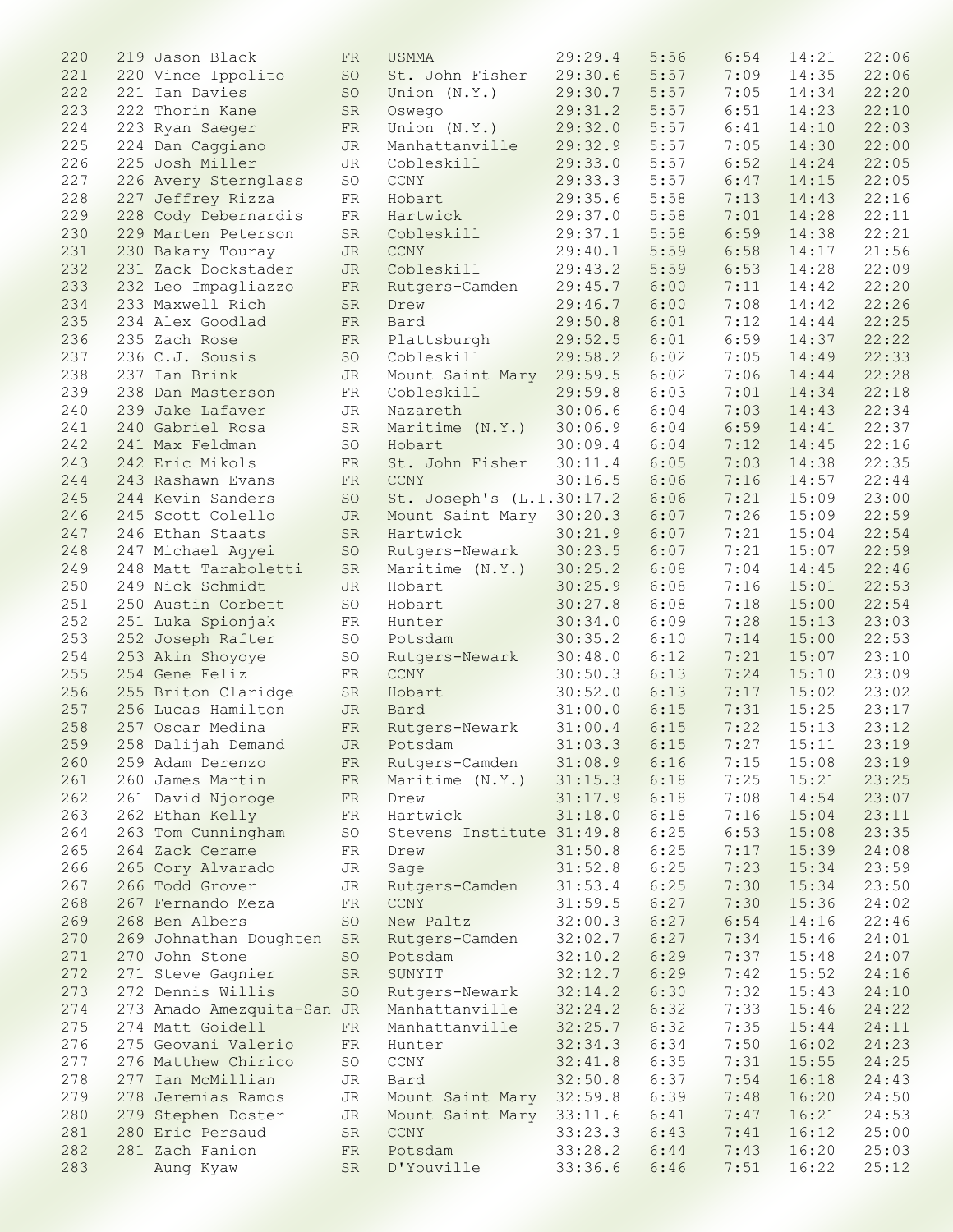| 284<br>285 | 282 Chris Happel           | <b>JR</b>       | Rutgers-Newark   |         |      |      |       |       |
|------------|----------------------------|-----------------|------------------|---------|------|------|-------|-------|
|            |                            |                 |                  | 33:37.8 | 6:46 | 7:33 | 16:16 | 25:13 |
|            | 283 Taylor Armstrong       | <b>FR</b>       | Mount Saint Mary | 33:43.9 | 6:48 | 7:59 | 16:31 | 25:18 |
| 286        | 284 Jonathan Doane         | <b>SO</b>       | Potsdam          | 33:54.2 | 6:50 | 7:50 | 16:27 | 25:20 |
| 287        | 285 Christian Brown-Sin FR |                 | Rutgers-Newark   | 33:56.2 | 6:50 | 7:58 | 16:45 | 25:34 |
| 288        | 286 Steve Etherton         | <b>SO</b>       | Mount Saint Mary | 34:18.1 | 6:55 | 7:39 | 16:43 | 25:46 |
| 289        | 287 Allen Smith            | <b>FR</b>       | Rutgers-Newark   | 34:18.4 | 6:55 | 8:00 | 16:45 | 25:53 |
| 290        | 288 Steven Mitchell        | FR              | Maritime (N.Y.)  | 34:39.8 | 6:59 | 7:52 | 16:47 | 25:44 |
| 291        | 289 Nick Yurisak           | FR              | Mount Saint Mary | 34:48.2 | 7:01 | 7:50 | 16:38 | 25:39 |
| 292        | Bradley Huff               | FR              | D'Youville       | 35:33.0 | 7:10 | 7:42 | 16:46 | 26:15 |
| 293        | 290 Brett Wunsch           | <b>SO</b>       | Potsdam          | 35:41.3 | 7:11 | 8:24 | 17:39 | 26:50 |
| 294        | 291 Adam Lang              | <b>SO</b>       | Potsdam          | 35:51.6 | 7:13 | 8:00 | 16:58 | 26:33 |
| 295        | 292 Ricky Parker           | SO <sub>1</sub> | Sage             | 37:24.4 | 7:32 | 8:53 | 18:25 | 27:53 |
| 296        | 293 Anthony Crawford       | <b>SO</b>       | Sage             | 38:54.2 | 7:50 | 8:55 | 18:48 | 29:04 |
| 297        | 294 Michael Dirosa         | <b>SO</b>       | Bard             | 40:07.1 | 8:05 | 9:09 | 19:27 | 29:56 |

# TEAM SCORE

### 1. NYU Total: Points 50

|               |               | (25:39.4)       | 128:16.7  | 0:56.1)       |
|---------------|---------------|-----------------|-----------|---------------|
|               | <b>PLACE</b>  | <b>NAME</b>     | YR        | <b>THINIR</b> |
|               | $\mathcal{L}$ | Dylan Karten    | JR.       | 25:16.2       |
| $\mathcal{L}$ | 4             | Kevin Bonilla   | SR.       | 25:28.4       |
| 3             | 5             | Sebastian Oja   | SO.       | 25:31.0       |
| 4             | 11            | David Knowles   | SR.       | 25:48.8       |
| 5             | 28            | Kyle Deleon     | <b>SR</b> | 26:12.3       |
| 6             | (36)          | Ross Wistar     | JR.       | 26:18.6       |
|               | (142)         | Dharan Kadiyala | SO.       | 27:49.1       |

### **2. Geneseo Total: Points 59**

|               |              | (25:43.1)       | 128:35.1  | 0:50.7       |
|---------------|--------------|-----------------|-----------|--------------|
|               | <b>PLACE</b> | NAMIR           | YR        | <u>рім в</u> |
|               |              | Alex Brimstein  | SR.       | 25:14.4      |
| $\mathcal{P}$ |              | Chris Mateer    | SR.       | 25:36.7      |
| 3             | 8            | Tom Clark       | <b>SR</b> | 25:37.8      |
| 4             | 19           | Chris Moore     | <b>SR</b> | 26:01.1      |
| 5             | 24           | Ryan Moynihan   | SO.       | 26:05.1      |
| 6             | (27)         | Tim Chambers    | SR.       | 26:09.0      |
|               | (48)         | Patrick Wortner | JR        | 26:30.4      |

|               |               | (25:57.8)        | 129:48.7  | 0:34.9  |
|---------------|---------------|------------------|-----------|---------|
|               | <b>PLAYEE</b> | NAM D            | YR        | TIMB    |
|               | 9             | Tom Hopkins      | SR.       | 25:41.7 |
| $\mathcal{P}$ | 10            | Nick Marcantonio | SO.       | 25:44.6 |
| 3             | 20            | Jarred Iacovelli | SO.       | 26:01.9 |
| 4             | 22            | Tim Lee          | <b>JR</b> | 26:03.9 |
| 5             | 33            | Joe Blazey       | SR.       | 26:16.6 |
| 6             | (58)          | Brent Pavlick    | JR.       | 26:41.1 |
|               | (151)         | Cody Amengual    | JR        | 27:58.6 |

3. Cortland Total: Points 94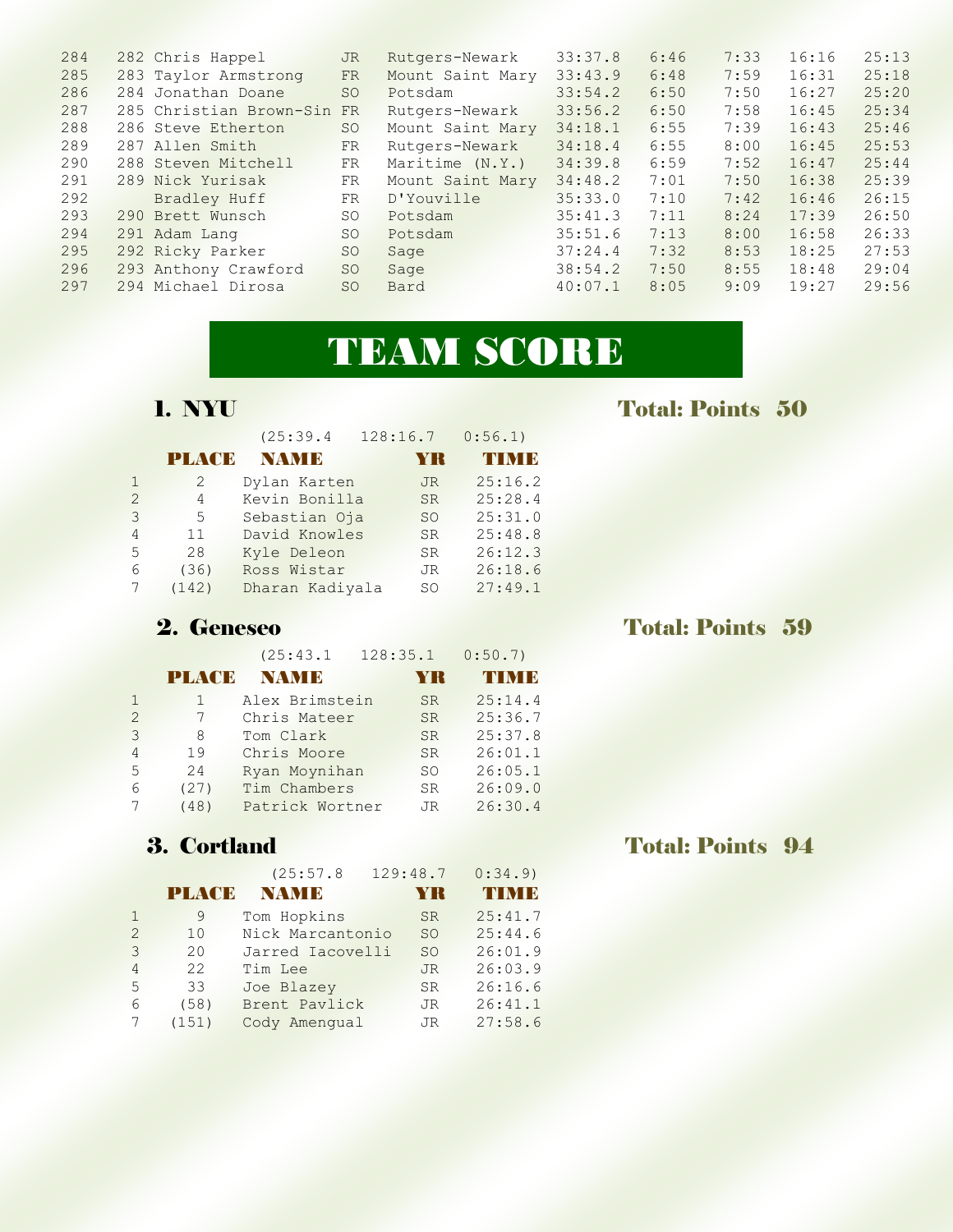|               |              | (26:08.4)        | 130:41.9  | 0:31.8  |
|---------------|--------------|------------------|-----------|---------|
|               | <b>PLACE</b> | NAMI B           |           | ГІМ Н   |
|               | 14           | Dan Hamilton     | SR.       | 25:55.2 |
| $\mathcal{L}$ | 16           | John Bernstein   | JR        | 25:58.1 |
| 3             | 21           | Adam Pacheck     | JR.       | 26:03.4 |
| 4             | 35           | Mark Rollfs      | SO.       | 26:18.2 |
| 5             | 45           | Yuji Wakimoto    | JR.       | 26:27.0 |
| 6             | (46)         | Justin Roncaioli | <b>SR</b> | 26:27.7 |
|               | (67)         | Joseph Mozingo   | <b>SR</b> | 26:50.4 |

(26:09.2 130:45.6 0:57.5)

|               | <b>PLACE</b> | NAMIE             |               | <b>ТРГМ В</b> |
|---------------|--------------|-------------------|---------------|---------------|
|               | 6            | Sam Rakoc         | <b>SR</b>     | 25:34.4       |
| $\mathcal{D}$ | 18           | Spencer Patterson | FR.           | 25:59.7       |
| 3             | 29           | Brendan Courneene | JR.           | 26:14.1       |
| 4             | 43           | Wesley Kirui      | <b>FR</b>     | 26:25.5       |
| 5             | 50           | Trevor Bibb       | SO.           | 26:31.9       |
| 6             | (57)         | Scott Smolensky   | <sub>SO</sub> | 26:40.8       |
|               | (60)         | Philip Marshall   | <b>FR</b>     | 26:43.2       |

|                |       | (26:22.2)       | 131:50.7  | 0:59.2  |
|----------------|-------|-----------------|-----------|---------|
|                | PLACE | NAM B           | YR        |         |
|                | 17    | Andy Gallagher  | SR.       | 25:58.7 |
| $\mathfrak{D}$ | 23    | Jack Leahy      | FR.       | 26:04.9 |
| 3              | 39    | Dominic Tasco   | JR.       | 26:21.3 |
| 4              | 47    | Jon Stouber     | FR.       | 26:27.9 |
| 5              | 76    | James Seyffart  | JR.       | 26:57.9 |
| 6              | (78)  | Michael Berti   | <b>SR</b> | 26:58.0 |
|                | (114) | Mark Sidebottom | <b>SR</b> | 27:25.6 |

|                |              | (26:26.5         | 132:12.5  | 1:03.8  |
|----------------|--------------|------------------|-----------|---------|
|                | <b>PLATE</b> | NAM B            | YR        | I'I MEG |
|                | 15           | Nathan Bickell   | SR.       | 25:57.4 |
| $\mathfrak{D}$ | 25           | Sawyer Hitchcock | FR        | 26:05.4 |
| 3              | 30           | David Geary      | SR.       | 26:15.0 |
| 4              | 68           | Dennis Ryan      | SO.       | 26:53.5 |
| 5              | 80           | Mark Vorensky    | SR.       | 27:01.2 |
| 6              | (83)         | Billy Savage     | <b>SR</b> | 27:06.4 |
|                | (108)        | Sam Horwath      | <b>JR</b> | 27:20.9 |

(26:32.9 132:44.4 0:35.2)

|               | PLACE | NAMI B            |           | л в     |
|---------------|-------|-------------------|-----------|---------|
|               | 38    | Patrick Cavanaugh | <b>SR</b> | 26:19.7 |
| $\mathcal{P}$ | 42    | Patrick Condon    | SR.       | 26:25.3 |
| 3             | 44    | Sean Quinn        | JR.       | 26:25.9 |
| 4             | 54    | Jacob Andrews     | SO.       | 26:38.6 |
| 5.            | 72    | Bobby Parker      | FR        | 26:54.9 |
| 6             | (85)  | Aldous Strother   | JR.       | 27:06.7 |
|               | (125) | Mike Debronsky    | JR.       | 27:34.2 |

### **4. Rochester Total: Points 131**

### **5. St. Lawrence** Total: Points 146

6. TCNJ Total: Points 202

### **7. Ithaca** Total: Points 218

### 8. NYU Total: Points 250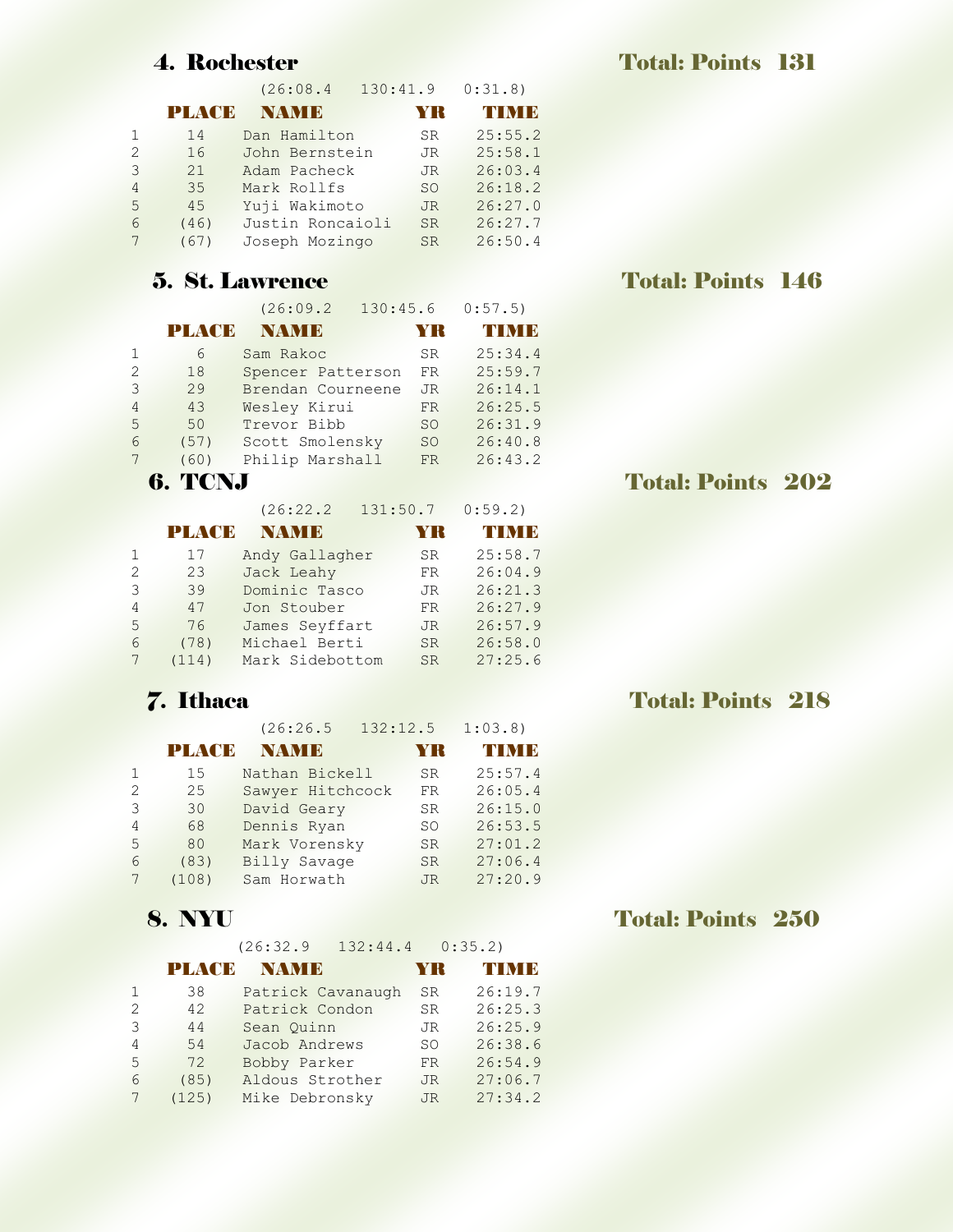|                |              | (26:36.9)      |           | $133:04.2$ $1:08.8$ |
|----------------|--------------|----------------|-----------|---------------------|
|                | <b>PLACE</b> | NAMI E         | YR        | TN N I B            |
|                | 26           | Sam Waqner     | SR.       | 26:07.5             |
| 2              | 40           | William Barker | SO        | 26:23.5             |
| 3              | 52           | Roni Teich     | SR.       | 26:34.9             |
| $\overline{4}$ | 59           | Eliot Gerson   | SO.       | 26:42.0             |
| 5              | 100          | Andrew Terenzi | SO.       | 27:16.3             |
| 6              | (167)        | Sean Majer     | SO.       | 28:14.8             |
|                | (186)        | Jonah Williams | <b>FR</b> | 28:35.8             |

|   |               | (26:38.0              |               | $133:09.6$ $1:12.0$ |
|---|---------------|-----------------------|---------------|---------------------|
|   | <b>PLAYED</b> | NAMI D                | YR            | TI ME               |
|   | 13            | Jonathan Sewnig       | SO.           | 25:54.4             |
| 2 | 34            | Michael Carotenuto SR |               | 26:17.2             |
| 3 | 70            | Jeff Tauriello        | JR.           | 26:53.7             |
| 4 | 77            | Tim Dole              | FR            | 26:57.9             |
| 5 | 84            | Ethan Wolmark         | JR.           | 27:06.4             |
| 6 | (182)         | Rajinder Singh        | SO.           | 28:33.8             |
|   | (203)         | Robert Buzby          | <sub>SO</sub> | 28:58.6             |

|   |       | (26:53.3)          | 134:26.5  | 0:51.7) |
|---|-------|--------------------|-----------|---------|
|   | PLACE | NAM B              |           | NM B    |
|   | 31    | John Longo         | <b>SR</b> | 26:15.7 |
| 2 | 73    | Chris Harvey       | SR.       | 26:56.6 |
| 3 | 81    | Jimmy Bernstein    | FR        | 27:02.0 |
| 4 | 82    | Mitch Todorov      | JR.       | 27:04.8 |
| 5 | 87    | Michael Delligatti | FR        | 27:07.4 |
| 6 | (89)  | Andrew Bohunicky   | <b>SO</b> | 27:08.4 |
|   | (126) | Tom Haskins        | <b>JR</b> | 27:35.5 |

# 12. Buffalo State Total: Points 382

|   |        | (26:50.4)     | 134:11.6  | 2:13.1  |
|---|--------|---------------|-----------|---------|
|   | PLACIE | <b>NAME</b>   | YR        | TIMB    |
|   | 3      | Alex Ngabo    | FR.       | 25:28.1 |
| 2 | 53     | Bumkuth Jiak  | FR.       | 26:36.2 |
| 3 | 86     | Kyle Pilecki  | JR.       | 27:07.0 |
| 4 | 107    | Kyle Foster   | SO.       | 27:19.1 |
| 5 | 133    | Jeremy Rushok | FR.       | 27:41.2 |
| 6 | (145)  | Ken Ryan      | <b>FR</b> | 27:54.0 |
|   | (146)  | Arturo Salas  | <b>SO</b> | 27:54.7 |

|               |              | (26:57.1)        | 134:45.5  | 2:00.2  |
|---------------|--------------|------------------|-----------|---------|
|               | <b>PLACE</b> | NAM B            | YR        | I'I MET |
|               | 12           | Zakk Hess        | <b>SO</b> | 25:51.2 |
| $\mathcal{L}$ | 63           | Steve Whittemore | <b>JR</b> | 26:47.0 |
| 3             | 75           | Collin Mulcahy   | FR.       | 26:57.2 |
| 4             | 105          | Peter Francia    | <b>SR</b> | 27:18.7 |
| 5             | 144          | Jake Krautwarst  | JR.       | 27:51.4 |
| 6             | (155)        | Kyle Collins     | FR.       | 28:00.0 |
|               | (176)        | Jack Bennett     | SR.       | 28:22.8 |

# 10. Rowan Total: Points 278

# 11. Oneonta Total: Points 354

### 13. Fredonia de la componente de la componente de la componente de la componente de la componente de la compo

### **9. Vassar Total: Points 277**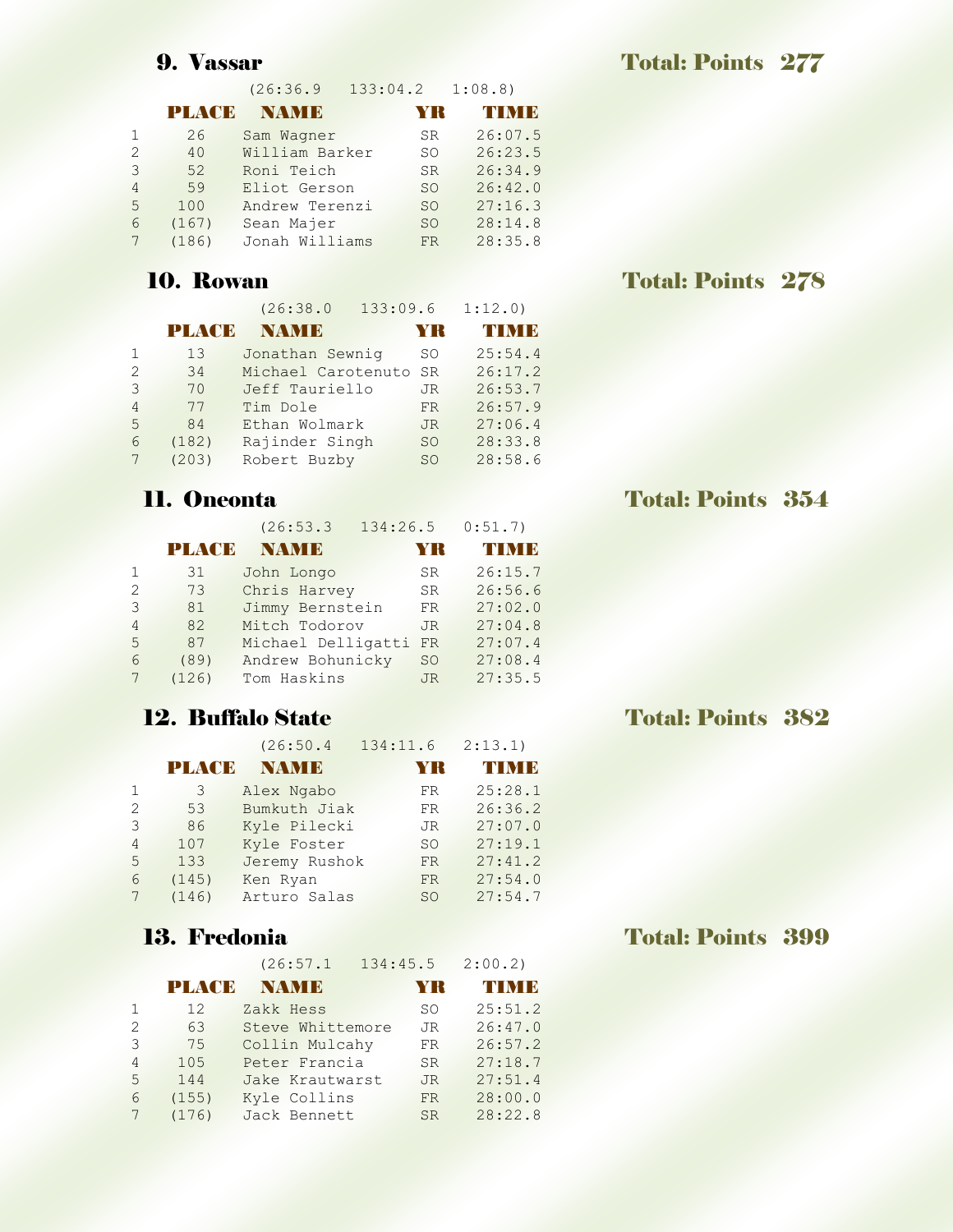|                |               | (27:05.6)        |           | $135:27.9$ 0:56.9) |
|----------------|---------------|------------------|-----------|--------------------|
|                | <b>PLAYEE</b> | <b>NAME</b>      | YR        | TIME               |
|                | 61            | Samuel Rondeau   | JR        | 26:43.2            |
| 2              | 62            | Michael Krenzer  | SR        | 26:45.0            |
| 3              | 79            | Andrew Bernardo  | SO        | 27:00.9            |
| $\overline{4}$ | 106           | Ben Casto        | <b>SO</b> | 27:18.7            |
| 5              | 131           | Michael Peterson | JR.       | 27:40.1            |
| 6              | (134)         | Andrew Bogdan    | JR        | 27:41.6            |
|                | (166)         | Kyle Reid        | <b>SO</b> | 28:13.9            |

|   |              | (27:07.1        | 135:35.1 |           | 1:34.8  |
|---|--------------|-----------------|----------|-----------|---------|
|   | <b>PLACE</b> | NAMI E          |          |           | ГІМ В   |
|   | 41           | Daniel Fritz    |          | JR.       | 26:24.0 |
| 2 | 64           | Patrick Carroll |          | <b>SR</b> | 26:47.6 |
| 3 | 90           | Andrew Gelston  |          | <b>SR</b> | 27:08.6 |
| 4 | 99           | Adam Merkwan    |          | SO.       | 27:16.1 |
| 5 | 152          | Ryan Ash        |          | JR.       | 27:58.8 |
| 6 | (175)        | Michael Feeney  |          | <b>FR</b> | 28:22.3 |
|   | (206)        | John Bell       |          | <b>FR</b> | 29:00.2 |

# **16. Plattsburgh Total: Points 495**

|   |              | (27:17.0        |           | $136:24.7$ $2:17.7$ |
|---|--------------|-----------------|-----------|---------------------|
|   | <b>PLACE</b> | NAMI E          | YR        | <b>TIME</b>         |
|   | 32           | Ryan Millar     | SR.       | 26:16.5             |
|   | 55           | Chris Martin    | SR        | 26:39.2             |
| 3 | 56           | Mike Schram     | JR.       | 26:39.5             |
| 4 | 168          | Richard Adickes | <b>SR</b> | 28:15.3             |
| 5 | 184          | Jason Flach     | FR.       | 28:34.2             |
| 6 | (235)        | Zach Rose       | FR        | 29:52.5             |

# 17. Hamilton Total: Points 521

|   |              | (27:18.9          | $136:34.3$ $0:47.3$ |         |
|---|--------------|-------------------|---------------------|---------|
|   | <b>PLACE</b> | NAMIN             | YK                  | TIME    |
|   | 74           | Jack Moses        | <b>FR</b>           | 26:57.1 |
| 2 | 96           | David Freeman     | FR.                 | 27:13.0 |
| 3 | 104          | William Robertson | JR                  | 27:18.7 |
| 4 | 109          | Evan Abelson      | FR                  | 27:21.1 |
| 5 | 138          | Sam Dupuis        | SR.                 | 27:44.4 |
| 6 | (150)        | Charles Pfander   | FR                  | 27:58.2 |

# 18. Brockport Total: Points 541

|   |       | (27:21.9     | 136:49.2 | 0:52.7        |
|---|-------|--------------|----------|---------------|
|   | PLACE | <b>NAME</b>  | YR       | <b>THINIB</b> |
|   | 66    | Gary Messina | SO.      | 26:49.5       |
| 2 | 88    | Josh Coon    | SR.      | 27:08.2       |
| 3 | 116   | Chris Wilber | SR.      | 27:27.4       |
| 4 | 135   | Andrew Baker | JR.      | 27:41.9       |
| 5 | 136   | Nate Mathews | JR.      | 27:42.2       |
| 6 | (141) | Casey Ross   | SR.      | 27:47.6       |
|   | (171) | Brian Vogan  | JR.      | 28:18.0       |

### 15. Clarkson Total: Points 446

**14. RIT Total: Points 439**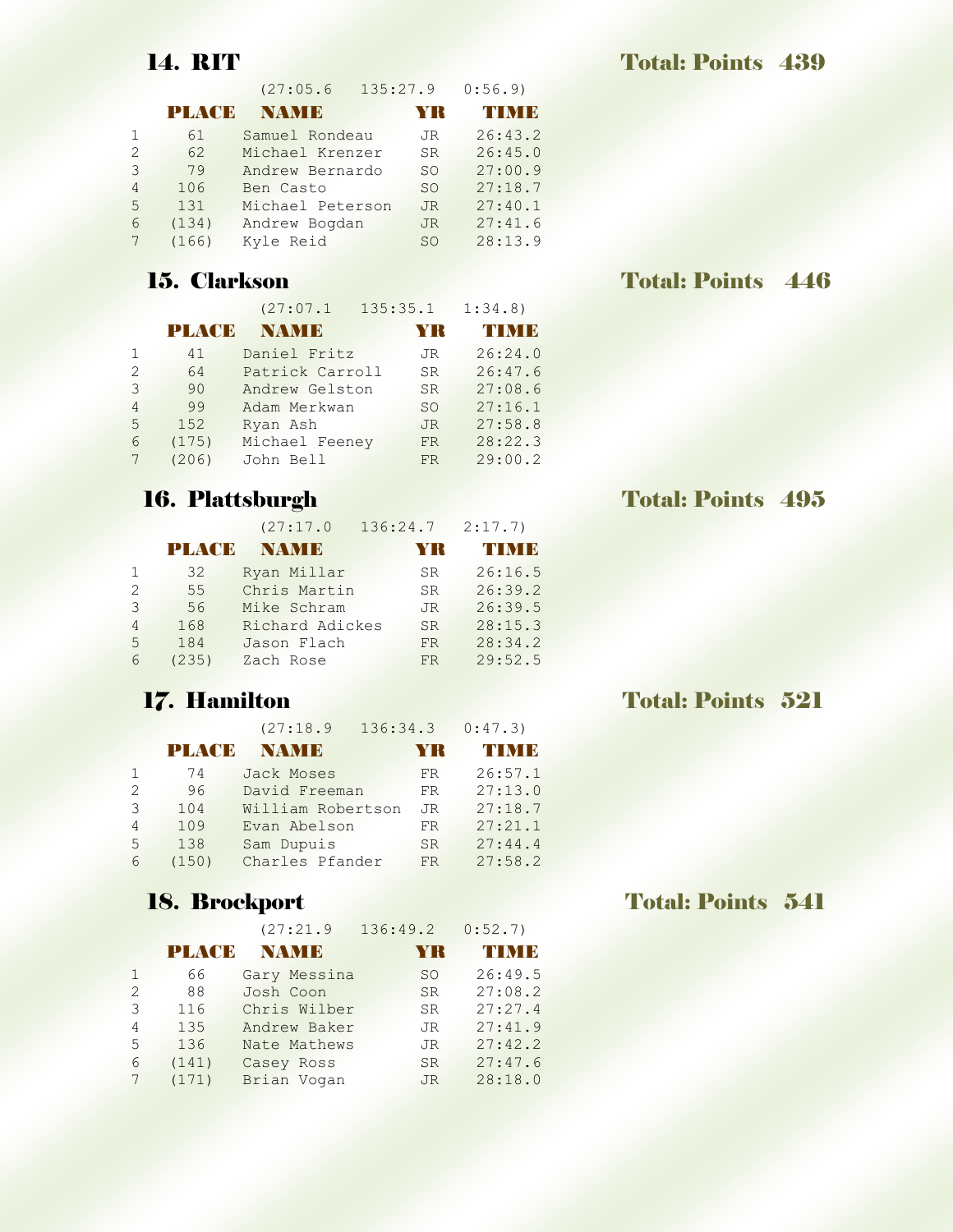|                |              | (27:29.1        | $137:25.3$ $0:20.2$ |          |
|----------------|--------------|-----------------|---------------------|----------|
|                | <b>PLACE</b> | NAMIE           | YR                  | TN N I B |
|                | 101          | Randall Faiges  | SR.                 | 27:16.4  |
| 2              | 110          | Alex Bruno      | SR                  | 27:22.7  |
| 3              | 123          | Dillon Glasser  | <b>SR</b>           | 27:33.6  |
| $\overline{4}$ | 127          | Mitchell Berlin | JR.                 | 27:36.0  |
| 5              | 128          | James Rivers    | JR.                 | 27:36.6  |
| 6              | (169)        | Favad Akhtar    | FR.                 | 28:16.1  |
|                |              | Pedro Gonzalez  | SR.                 | 28:23.0  |

|   |              | (27:32.8)      | 137:43.8  | 1:27.3      |
|---|--------------|----------------|-----------|-------------|
|   | <b>PLACE</b> | <b>NAMIE</b>   | YR        | <b>TIMB</b> |
|   | 69           | Tim Paziora    | SR.       | 26:53.5     |
| 2 | 94           | Paul Juelis    | FR        | 27:10.2     |
| 3 | 111          | Pat Rochford   | SO        | 27:23.8     |
| 4 | 147          | Brendan Conway | FR.       | 27:55.5     |
| 5 | 173          | Dan Sewnig     | SR.       | 28:20.8     |
| 6 | (179)        | Peter Tuohy    | SO.       | 28:26.8     |
|   | (201)        | Billy Howell   | <b>SO</b> | 28:56.5     |

|   |              | (27:33.5         | 137:47.2        | 1:18.2)    |
|---|--------------|------------------|-----------------|------------|
|   | <b>PLACE</b> | NAM B            | YR              | <b>NME</b> |
|   | 71           | Rob Gorski       | SO.             | 26:54.1    |
| 2 | 98           | Josh Greenberg   | FR              | 27:15.0    |
| 3 | 103          | Mike Scher       | SO.             | 27:18.4    |
| 4 | 160          | Nick Paolozzi    | SO.             | 28:07.4    |
| 5 | 164          | Jeff Raab        | <b>SR</b>       | 28:12.3    |
| 6 | (189)        | Terence Corrigan | SO <sub>1</sub> | 28:43.3    |
|   | (268)        | Ben Albers       | <b>SO</b>       | 32:00.3    |

|   |              | (27:34.0       | 137:49.6  | 0:44.3  |
|---|--------------|----------------|-----------|---------|
|   | <b>PLACE</b> | NAMI B         | YR        | TIMB    |
|   | 102          | David McGowan  | SO.       | 27:17.0 |
| 2 | 115          | Andrew Walsh   | FR        | 27:27.2 |
| 3 | 119          | Nicholas Walsh | SO        | 27:31.9 |
| 4 | 121          | Dan Baxter     | SR.       | 27:32.2 |
| 5 | 156          | John Weldon    | <b>FR</b> | 28:01.3 |
| 6 | (174)        | Nathan Rogers  | JR.       | 28:21.7 |
|   | (219)        | Jason Black    | <b>FR</b> | 29:29.4 |

|               |        | (27:36.3)       | 138:01.2  | 1:49.0) |
|---------------|--------|-----------------|-----------|---------|
|               | PLACIE | NAM D           | YR        | TIME    |
|               | 49     | Morgan Payne    | JR        | 26:30.8 |
| $\mathcal{L}$ | 122    | Tyler Hayes     | SR.       | 27:32.4 |
| 3             | 124    | Kyle Cairns     | FR        | 27:34.0 |
| 4             | 158    | Hunter Padgett  | <b>SR</b> | 28:04.2 |
| 5             | 172    | Eric Stevens    | JR.       | 28:19.8 |
| 6             | (191)  | Corey Zlatniski | <b>FR</b> | 28:44.3 |
|               | (212)  | Jamie McNamara  | SO.       | 29:23.4 |

# 20. Ramapo Total: Points 594

# **21. New Paltz Total: Points 596**

# **22. USMMA** Total: Points 613

### **23.** Utica Total: Points 625

# 19. Stockton Total: Points 589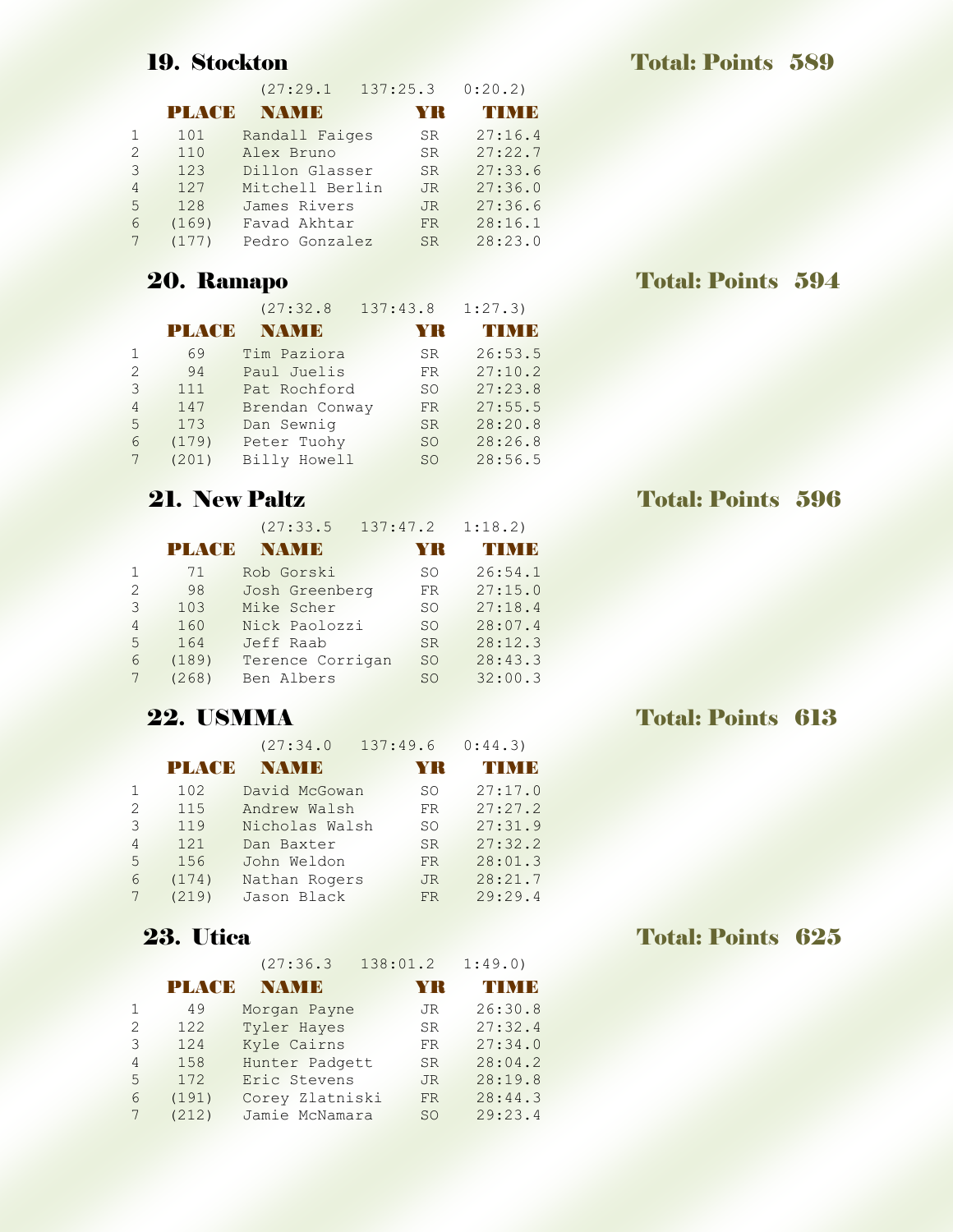|   |              | (27:52.2)       | 139:20.9  | 1:37.1) |
|---|--------------|-----------------|-----------|---------|
|   | <b>PLACE</b> | <b>NAMIE</b>    | YR        | TIME    |
|   | 95           | Jesse Coull     | FR.       | 27:12.7 |
| 2 | 120          | Mitchell Finitz | FR.       | 27:32.1 |
| 3 | 140          | Colby Howland   | FR.       | 27:46.6 |
| 4 | 154          | Gabe Sturges    | SR.       | 27:59.7 |
| 5 | 198          | Ethan Loew      | <b>SR</b> | 28:49.8 |
| 6 | (221)        | Ian Davies      | SO.       | 29:30.7 |
|   | (223)        | Ryan Saeger     | <b>FR</b> | 29:32.0 |

 (27:57.8 139:49.0 2:07.2) PLACE NAME YR TIME 1 65 Derek Struck FR 26:48.1 2 132 Dylan Parry JR 27:40.5 3 139 Cody Russell SO 27:45.8 4 187 Chris Wicks JR 28:39.3 5 200 Sean Reynolds FR 28:55.3 6 (271) Steve Gagnier SR 32:12.7

### 26. St. Joseph's (L.I.) Total: Points 770

|   |              | (28:04.7      | 140:23.5      | 1:26.9  |
|---|--------------|---------------|---------------|---------|
|   | <b>PLACE</b> | NAMIR         |               | гімк    |
|   | 97           | Mike Lombardi | SR.           | 27:13.1 |
| 2 | 130          | Brian Wersan  | JR.           | 27:38.5 |
| 3 | 170          | Jon Afanador  | <b>SR</b>     | 28:16.6 |
| 4 | 185          | Paul Milazzo  | JR.           | 28:35.3 |
| 5 | 188          | Evan Haun     | JR.           | 28:40.0 |
| 6 | (208)        | Rich Schimmel | <sub>SO</sub> | 29:05.9 |
|   | (244)        | Kevin Sanders | <b>SO</b>     | 30:17.2 |

|    |              | (28:03.4)      | 140:16.9  | 1:27.4) |
|----|--------------|----------------|-----------|---------|
|    | <b>PLACE</b> | NAM B          | YR        | TIME    |
| 1. | 113          | Damian Archie  | <b>JR</b> | 27:24.9 |
| 2  | 148          | Jeff Rozler    | SR.       | 27:56.8 |
| 3  | 153          | Kyle Gilyard   | JR.       | 27:59.4 |
| 4  | 157          | Ben Sweet      | <b>SR</b> | 28:03.5 |
| 5  | 199          | Nick Montesano | <b>SO</b> | 28:52.3 |
| 6  | (213)        | Sean Lyons     | FR.       | 29:23.7 |
|    | (222)        | Thorin Kane    | <b>SR</b> | 29:31.2 |

### **28. Stevens Institute Total: Points 780**

|   |       | (28:09.2)      | 140:45.9  | 2:43.6  |
|---|-------|----------------|-----------|---------|
|   | PLACE | <b>NAME</b>    | YR        | TIME    |
|   | 37    | Michael Cahill | <b>JR</b> | 26:18.7 |
| 2 | 161   | Louie Stengel  | JR.       | 28:08.3 |
| 3 | 180   | Brian Lawrey   | SO.       | 28:30.7 |
| 4 | 195   | Kevin Barresi  | SO.       | 28:45.9 |
| 5 | 207   | Troy Kanaszka  | FR        | 29:02.3 |
| 6 | (218) | Nick Chapel    | <b>SO</b> | 29:26.8 |
|   | (263) | Tom Cunningham | <b>SO</b> | 31:49.8 |

### 25. SUNYIT Total: Points 723

### 27. Oswego Total: Points 770

### 24. Union, NY Total: Points 707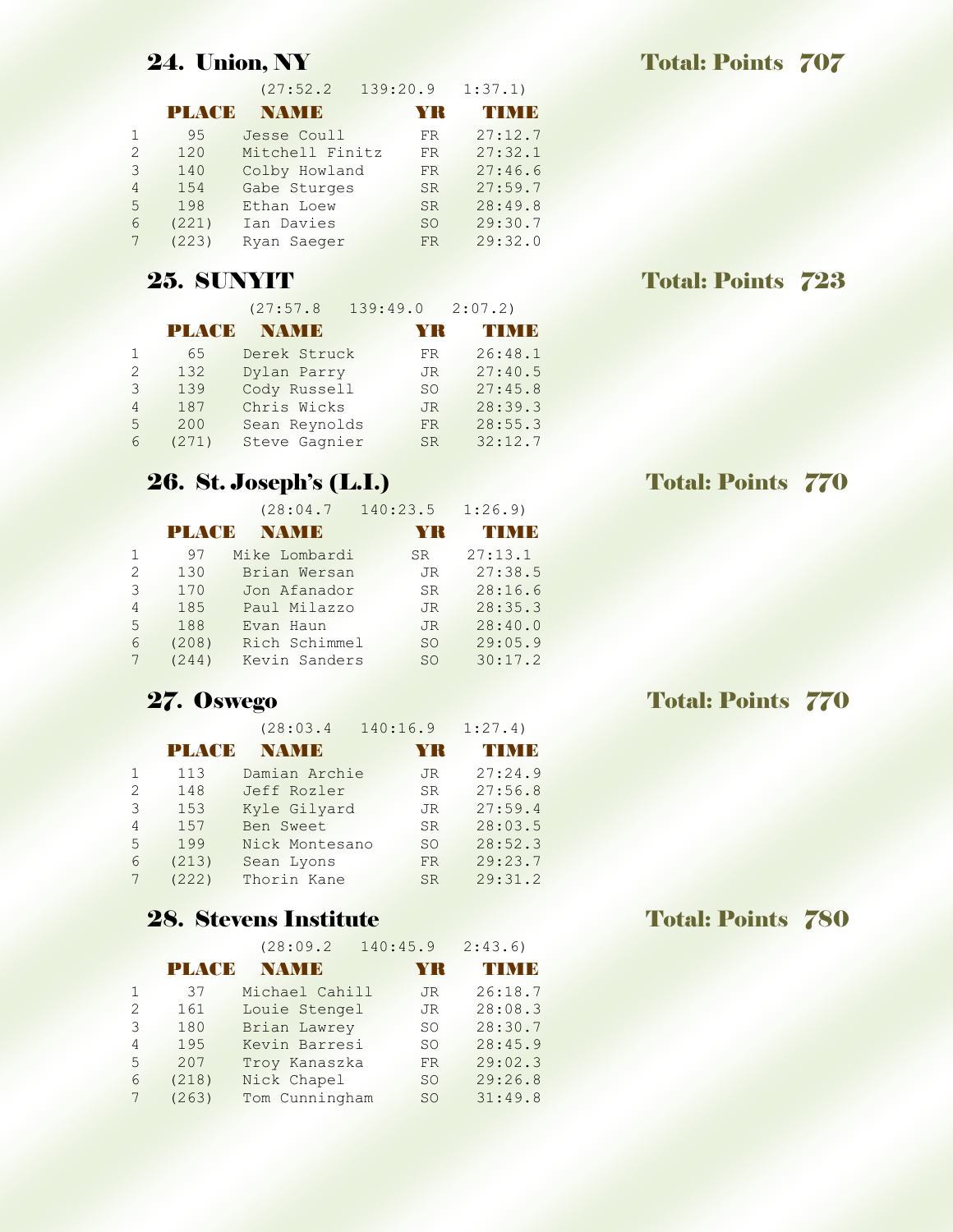|   |               | (28:29.3)        | 142:26.5  | 3:13.2  |
|---|---------------|------------------|-----------|---------|
|   | <b>PLAYEE</b> | NAMI E           | YR        | TIM B   |
|   | 91            | Stuligross John  | SR.       | 27:08.7 |
| 2 | 92            | Gavin Jenkins    | SO.       | 27:08.9 |
| 3 | 162           | Matt Loignon     | SO.       | 28:10.0 |
| 4 | 228           | Cody Debernardis | <b>FR</b> | 29:37.0 |
| 5 | 246           | Ethan Staats     | <b>SR</b> | 30:21.9 |
| 6 | (262)         | Ethan Kelly      | <b>FR</b> | 31:18.0 |

### **30. Nazareth Total: Points 882**

|    |              | (28:37.9          | $143:09.1$ $2:57.4$ |         |
|----|--------------|-------------------|---------------------|---------|
|    | <b>PLACE</b> | NAM B             | YR                  | TIME    |
|    | 93           | Peter Fekete      | SR.                 | 27:09.2 |
|    | 143          | Matt Fedrizzi     | JR                  | 27:51.1 |
| 3  | 197          | Patrick Neureuter | FR                  | 28:47.6 |
| 4  | 210          | Josh Strough      | SR.                 | 29:14.6 |
| 5. | 239          | Jake Lafaver      | JR.                 | 30:06.6 |

|    |       | (28:42.3)              | 143:31.5      | 1:14.8  |
|----|-------|------------------------|---------------|---------|
|    | PLACE | <b>NAMIE</b>           | YR            | TIME    |
| 1. | 163   | Evan Magnussen         | <sub>SO</sub> | 28:10.9 |
| 2  | 178   | Matt Herbert           | <b>SO</b>     | 28:24.2 |
| 3  | 193   | Jeffrey Mangiafesto FR |               | 28:45.2 |
| 4  | 194   | John Greiner           | FR            | 28:45.5 |
| 5  | 215   | Sam Harbol             | FR            | 29:25.7 |
| 6  | (220) | Vince Ippolito         | SO.           | 29:30.6 |
|    | (242) | Eric Mikols            | FR            | 30:11.4 |

|   |       | (28:59.5)       |     | $144:57.1$ $2:12.3$ |
|---|-------|-----------------|-----|---------------------|
|   | PLACE | NAMI D          | YR  | TIMB                |
|   | 118   | Geoffrey Hall   | JR. | 27:30.9             |
| 2 | 181   | Dan Fields      | FR. | 28:32.9             |
| 3 | 225   | Josh Miller     | JR. | 29:33.0             |
| 4 | 229   | Marten Peterson | SR  | 29:37.1             |
| 5 | 231   | Zack Dockstader | JR. | 29:43.2             |
| 6 | (236) | C.J. Sousis     | SO. | 29:58.2             |
|   | (238) | Dan Masterson   | FR  | 29:59.8             |

# 33. Maritime (N.Y.) Total: Points 989

|                |              | (29:25.2)        | 147:05.8  | 4:40.9      |
|----------------|--------------|------------------|-----------|-------------|
|                | <b>PLACE</b> | NAMIR            | YR        | <b>TIME</b> |
|                | 51           | Cameron Coneys   | FR.       | 26:34.4     |
| $\overline{2}$ | 190          | Luke Milano      | <b>SR</b> | 28:44.0     |
| 3              | 240          | Gabriel Rosa     | <b>SR</b> | 30:06.9     |
| 4              | 248          | Matt Taraboletti | SR.       | 30:25.2     |
| 5              | 260          | James Martin     | FR        | 31:15.3     |
| 6              | (288)        | Steven Mitchell  | FR        | 34:39.8     |

### **31. St. John Fisher Total: Points 943**

### **32. Cobleskill Total: Points 984**

# **29. Hartwick Total: Points 819**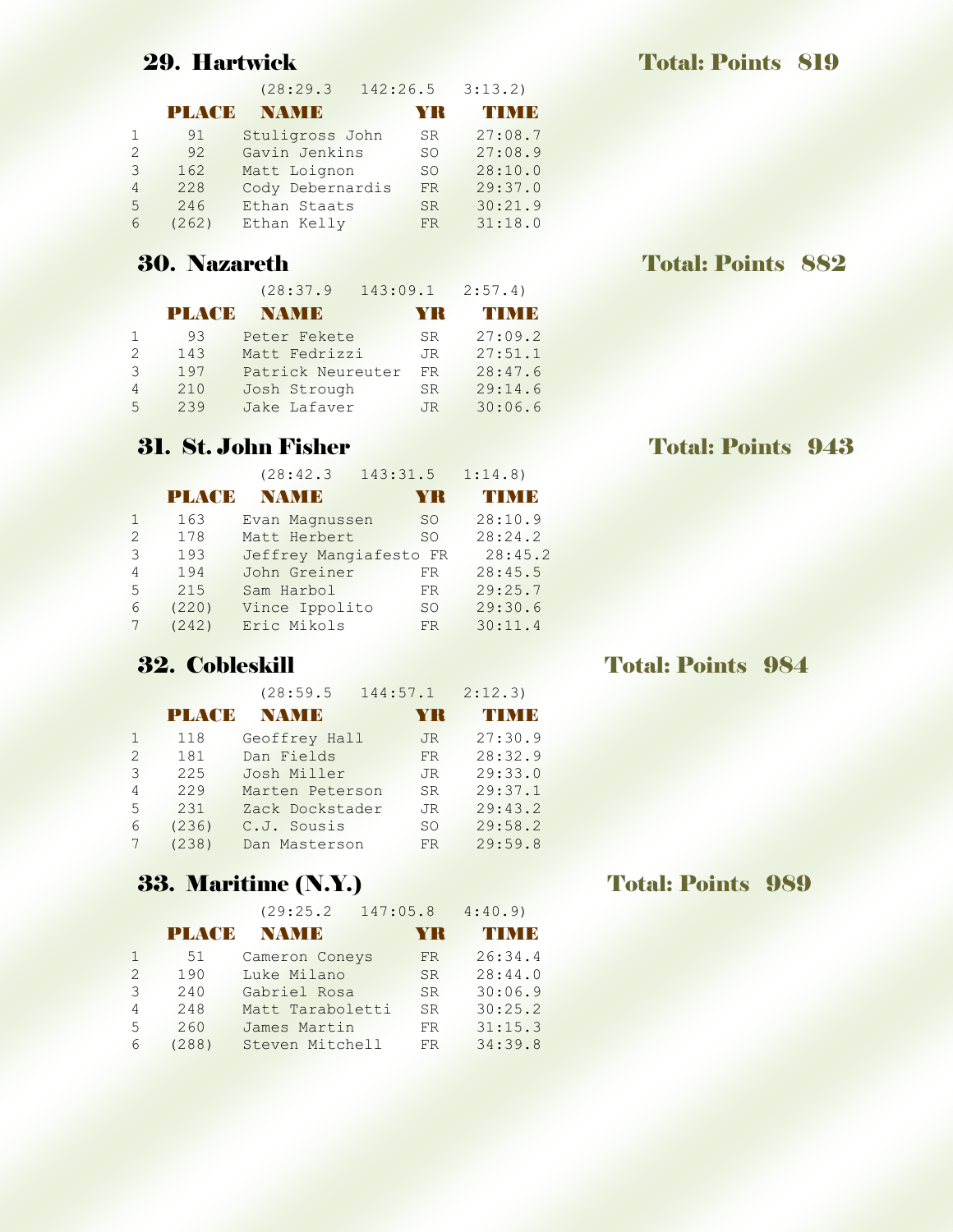|                |               | (29:14.8)        | 146:13.7  | 3:48.4    |
|----------------|---------------|------------------|-----------|-----------|
|                | <b>PLAYEE</b> | NAM B            | YR        | 4 Y N 1 B |
|                | 117           | Maximino Meneses | FR        | 27:29.5   |
| $\mathcal{L}$  | 165           | Zack Mower       | SR.       | 28:13.6   |
| 3              | 217           | Tim Barnum       | SR.       | 29:26.0   |
| $\overline{4}$ | 233           | Maxwell Rich     | <b>SR</b> | 29:46.7   |
| 5              | 261           | David Njoroge    | <b>FR</b> | 31:17.9   |
| 6              | (264)         | Zack Cerame      | FR        | 31:50.8   |

# 35. Rutgers-Camden Total: Points 1016

|   |               | (29:19.5              | 146:37.1 | 3:44.7        |
|---|---------------|-----------------------|----------|---------------|
|   | <b>PLAYEE</b> | <b>NAMIE</b>          | YR       | <b>THINIB</b> |
|   | 112           | Chris Kelly           | SR.      | 27:24.2       |
| 2 | 202           | Joe Meehan            | JR.      | 28:57.5       |
| 3 | 211           | Ryan Cessarati        | SO.      | 29:20.8       |
| 4 | 232           | Leo Impagliazzo       | FR.      | 29:45.7       |
| 5 | 259           | Adam Derenzo          | FR.      | 31:08.9       |
| 6 | (266)         | Todd Grover           | JR.      | 31:53.4       |
|   | (269)         | Johnathan Doughten SR |          | 32:02.7       |

|   |               | (29:32.6)       | 147:42.7 | 4:50.9  |
|---|---------------|-----------------|----------|---------|
|   | <b>PLAYER</b> | NAMIE           | YR       | TIME    |
|   | 137           | John Aiken      | FR.      | 27:43.4 |
|   | 159           | Justin Lee      | SO.      | 28:04.9 |
| २ | 196           | Christian Rojas | SO.      | 28:46.1 |
| 4 | 251           | Luka Spionjak   | FR.      | 30:34.0 |
| 5 | 275           | Geovani Valerio | FR.      | 32:34.3 |

|   |              | (29:30.7         | 147:33.3 |           | 2:28.7  |
|---|--------------|------------------|----------|-----------|---------|
|   | <b>PLACE</b> | <b>NAME</b>      |          | YR        | TI ME   |
|   | 149          | Patrick Hatheway |          | <b>FR</b> | 27:57.2 |
| 2 | 214          | Ian Hatch        |          | <b>SO</b> | 29:25.2 |
| 3 | 227          | Jeffrey Rizza    |          | <b>FR</b> | 29:35.6 |
| 4 | 241          | Max Feldman      |          | SO.       | 30:09.4 |
| 5 | 249          | Nick Schmidt     |          | JR.       | 30:25.9 |
| 6 | (250)        | Austin Corbett   |          | SO.       | 30:27.8 |
|   | (255)        | Briton Claridge  |          | <b>SR</b> | 30:52.0 |

### **38. Sage Total: Points 1085**

(30:58.8 154:53.7 9:47.7)

|               | <b>PLACE</b> | <b>NAME</b>            | YR  | <b>MNATH</b> |
|---------------|--------------|------------------------|-----|--------------|
|               | 129          | Juan Reyles-Alvarez FR |     | 27:36.7      |
| $\mathcal{P}$ | 183          | Jesus Vasquez-Lopes SR |     | 28:34.0      |
| 3             | 216          | Bryan Kelly            | JR. | 29:25.8      |
| 4             | 265          | Cory Alvarado          | JR  | 31:52.8      |
| .5            | 292          | Ricky Parker           | SO. | 37:24.4      |
| 6             | (293)        | Anthony Crawford       | SO. | 38:54.2      |

# **36. Hunter Total: Points 1018**

### **37. Hobart Total: Points 1080**

# **34. Drew Total: Points 993**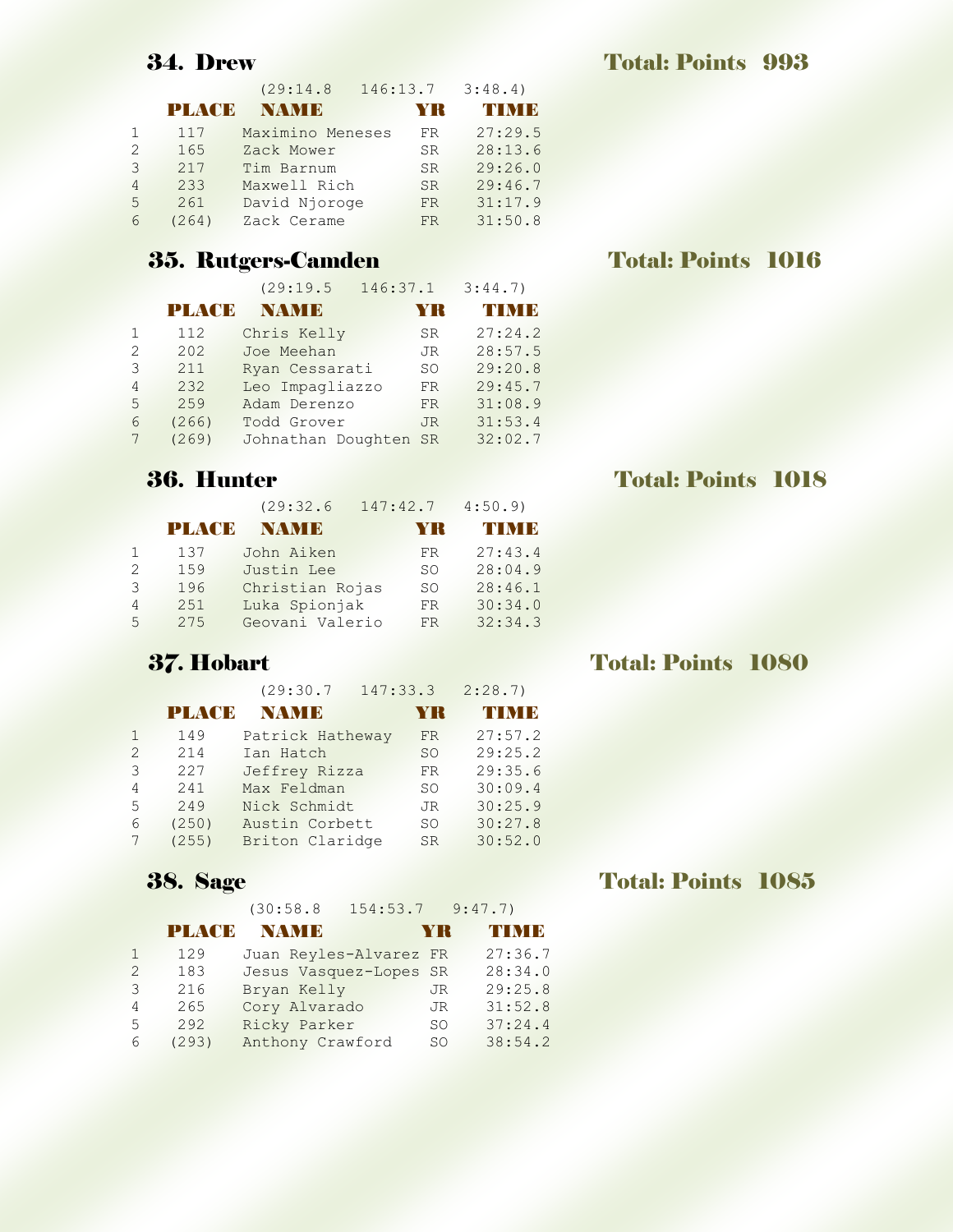### **39. Bard**

| <b>1168</b><br><b>Total: Points</b> |
|-------------------------------------|
|-------------------------------------|

|   |              | (30:19.7)      | 151:38.3  | 4:05.7 |         |
|---|--------------|----------------|-----------|--------|---------|
|   | <b>PLACE</b> | NAM B          | YR        |        | TIMB    |
|   | 192          | Ben Defabio    | JR        |        | 28:45.1 |
| 2 | 209          | Eric Reed      | JR.       |        | 29:11.6 |
| 3 | 234          | Alex Goodlad   | FR.       |        | 29:50.8 |
| 4 | 256          | Lucas Hamilton | JR.       |        | 31:00.0 |
| 5 | 277          | Ian McMillian  | JR.       |        | 32:50.8 |
| 6 | (294)        | Michael Dirosa | <b>SO</b> |        | 40:07.1 |

|                |              | $(30:28.5 \quad 152:22.4 \quad 3:26.3)$ |     |           |  |
|----------------|--------------|-----------------------------------------|-----|-----------|--|
|                | <b>PLACE</b> | NAMB                                    | YR  | 4 Y N 1 B |  |
|                | 204          | Teddy Celaya                            | JR. | 28:59.4   |  |
| 2              | 205          | Ben Smith                               | JR  | 29:00.2   |  |
| 3              | 224          | Dan Caggiano                            | JR  | 29:32.9   |  |
| $\overline{4}$ | 273          | Amado Amezquita-Santos JR 32:24.2       |     |           |  |
| 5              | 274          | Matt Goidell                            | FR  | 32:25.7   |  |

|    |       | (30:28.0         | 152:19.7      | 2:26.2  |
|----|-------|------------------|---------------|---------|
|    | PLACE | NAM B            | YR            | ГИН Е   |
|    | 226   | Avery Sternglass | <sub>SO</sub> | 29:33.3 |
| 2  | 230   | Bakary Touray    | <b>JR</b>     | 29:40.1 |
| 3  | 243   | Rashawn Evans    | FR.           | 30:16.5 |
| 4  | 254   | Gene Feliz       | FR.           | 30:50.3 |
| 5. | 267   | Fernando Meza    | FR            | 31:59.5 |
| 6  | (276) | Matthew Chirico  | SO.           | 32:41.8 |
|    | (280) | Eric Persaud     | SR.           | 33:23.3 |

# **42. Rutgers-Newark Total: Points 1311**

|                |       | (31:36.8)                            | $158:03.9$ $3:14.3$ |          |  |
|----------------|-------|--------------------------------------|---------------------|----------|--|
|                | PLACE | <b>NAMIE</b>                         | YR                  | TN N I B |  |
|                | 247   | Michael Agyei                        | <b>SO</b>           | 30:23.5  |  |
| $\overline{2}$ | 253   | Akin Shoyoye                         | SO                  | 30:48.0  |  |
| 3              | 257   | Oscar Medina                         | FR                  | 31:00.4  |  |
| 4              | 272   | Dennis Willis                        | SO                  | 32:14.2  |  |
| 5              | 282   | Chris Happel                         | JR                  | 33:37.8  |  |
| 6              | (285) | Christian Brown-Singleton FR 33:56.2 |                     |          |  |
|                | (287) | Allen Smith                          | FR                  | 34:18.4  |  |

# **43. Mount Saint Mary Total: Points 1322**

|  | $(32:03.1 \quad 160:15.1 \quad 3:44.4)$ |  |
|--|-----------------------------------------|--|
|  |                                         |  |

|               | PLACE | <b>NAME</b>      | YK        | TIME    |
|---------------|-------|------------------|-----------|---------|
|               | 237   | Ian Brink        | <b>JR</b> | 29:59.5 |
| $\mathcal{L}$ | 245   | Scott Colello    | <b>JR</b> | 30:20.3 |
| 3             | 278   | Jeremias Ramos   | JR.       | 32:59.8 |
| 4             | 279   | Stephen Doster   | JR.       | 33:11.6 |
| 5             | 283   | Taylor Armstrong | FR        | 33:43.9 |
| 6             | (286) | Steve Etherton   | SO.       | 34:18.1 |
|               | (289) | Nick Yurisak     | FR.       | 34:48.2 |

### 40. Manhattanville Total: Points 1180

# 41. CCNY Total: Points 1220